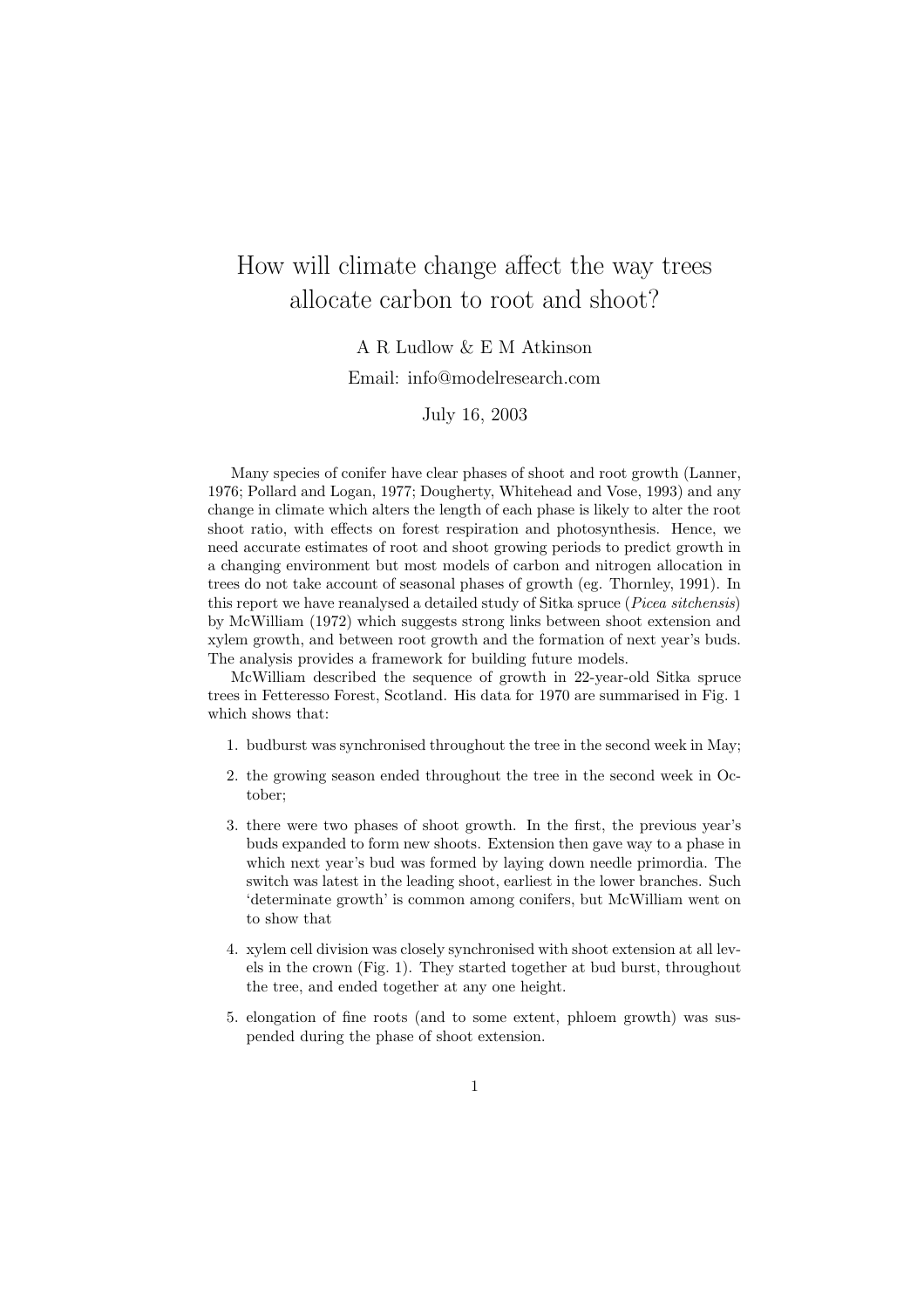

Phenology of 22-year-old Sitka spruce

Figure 1: The seasonal pattern of growth in 22-year old Sitka spruce in Feteresso forest, Scotland (abstracted from McWilliam (1972)). Each cluster of lines shows the growth of tissues at a particular height down the tree: 10.5, 9.5, 8.5, 7.5, 6.5 m and fine roots. Within each cluster the lines are in the same vertical order as the key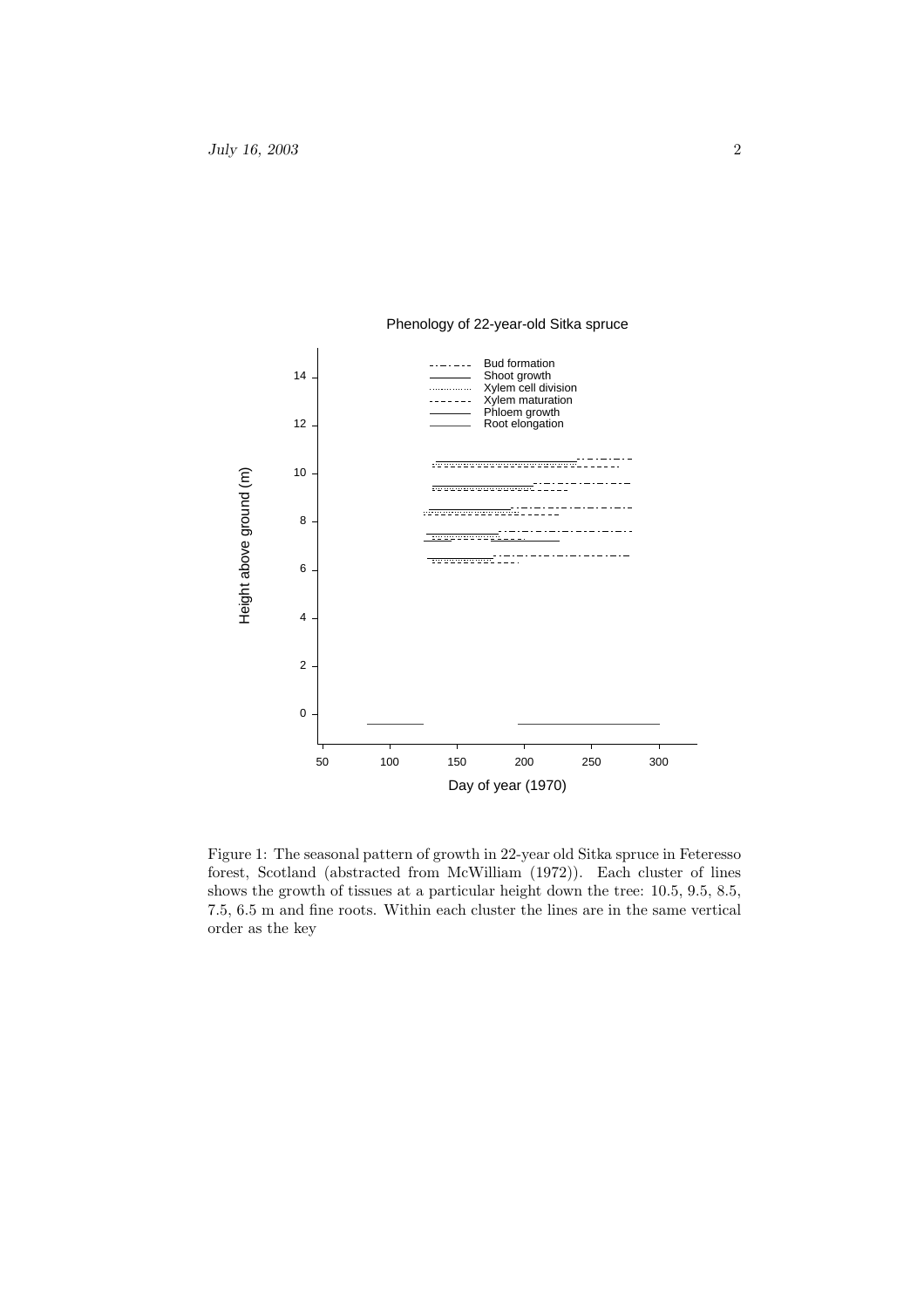Figure 1 compares shoot extension and xylem cell division in the same shoots, but McWilliam made some observations along the branch and, summarising his results, he concluded that:

Initiation of expansion of the needles precedes initiation of shoots which precedes formation of xylem in the branches subtending the shoots which precedes formation of xylem in the trunk. Similarly, cessation of needle expansion precedes cesation of shoot elongation which precedes cessation of xylem formation in the branches and in the trunk. This indicates that there may be a stimulus manufactured in the expanding leaves which in turn stimulates shoot elongation and xylem formation as it is transported basipetally.

We argue here that the pattern of changes observed by McWilliam matches what is now known about the transport and effects of auxins (Salisbury and Ross, 1992) although the evidence is all circumstantial.

Auxins are thought to be produced in expanding leaves, from which they spread basipetally. They stimulate elongation of stems (shoot extension) and division of cells in the vascular cambium (xylem cell division) and they are known to inhibit root elongation, although they promote the development of root initials and of adventitious roots. McWilliam's chronology supports three of these effects. Shoot extension and xylem cell division were synchronised in individual shoots and root elongation ceased at bud-burst.

More recently, Millard and Proe (1989; 1991) have described the pattern of root growth in Sitka spruce seedlings receiving high or low nitrogen treatments. With high nitrogen there was pronounced foliage growth (presumably accompanied by auxin production) and the roots were short, many-branched and thickened. With low nitrogen, the roots were longer, less branched and unthickened. That pattern is consistent with the hypothesis that a secondary effect of nitrogen fertilisation is auxin production in new foliage, and that this inhibits root elongation but it promotes root initials and xylem cell division in the woody roots.

What is known of the transport of auxins is also suggestive. In other plant species, they are known to be transported basipetally through cells next to the vascular cambium (Salisbury and Ross, 1992). They appear not to move in the phloem and their rate of movement has been measured between 5 and 15 mm h −1 (Wareing and Phillips, 1981, p. 107–109). McWilliam did not record the rate of spread of xylem activity, but Denne (1979) observed a similar spread of tracheid formation down the branches and trunk and the rate of spreading was about 8 mm/h which is comparable to the measured flow of auxins.

Modellers have fought shy of plant hormones because it is difficult to quantify their effects, and de Wit and Penning de Vries (1983) have argued that it is better to model the message than the signalling system. In many respects that is true, and we shall be arguing that the correlations that McWilliam observed help in calculating the duration and rates of phases of growth. Nevertheless, it is hard to understand the message unless we understand the pattern of effects of each hormone. Such a clear picture is not yet available but "there is now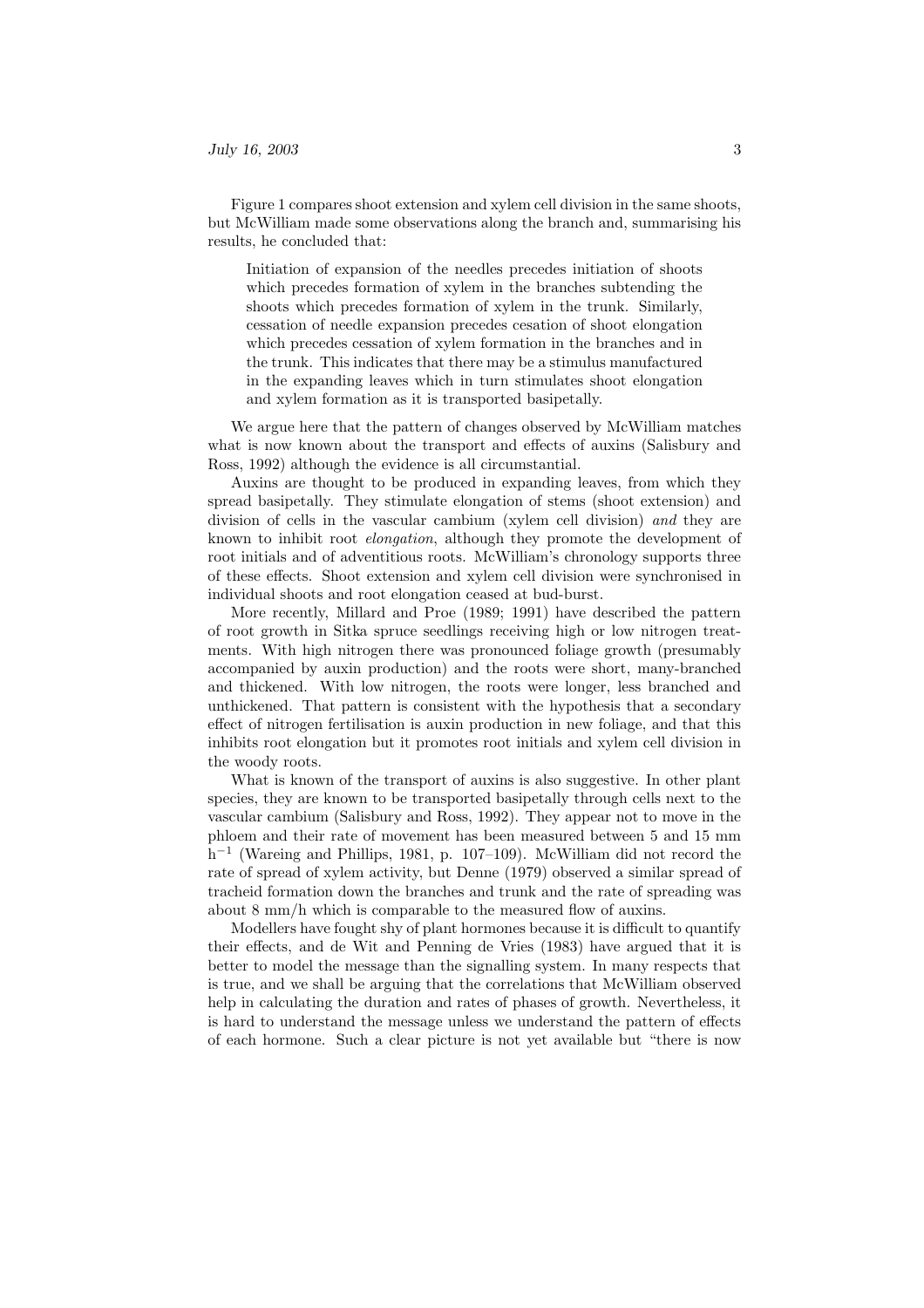conclusive evidence that one thing plant hormones do is control gene activity" (Salisbury and Ross, 1992) and it seems dangerous to leave hormones or seasonal changes in growth out of our calculations.

### 1 A framework for modelling growth

Whatever the mechanisms, McWilliam's observations imply that growth occurs in clear phases and that, for modelling purposes, we need to know what influences the timing of growth.

Figure 2 links these observations into a framework for modelling growth and allocation. Four processes are considered: shoot extension, xylem growth, formation of next year's bud, and fine-root growth, and the framework is based on the following hypotheses.

- 1. The outcome of each process is the product of its duration and its rate.
- 2. McWilliam's observations make it simpler to calculate the duration of each process because:
	- (a) The durations of shoot extension and xylem cell division are the same.
	- (b) The number of primordia in each bud, at the start of the year, has a strong influence on duration of shoot extension and hence on length of shoots and number of new tracheids in the xylem.
	- (c) The time left to form next year's bud, after shoot extension, depends on the length of the growing season.
	- (d) The start of the growing season depends mainly on winter and spring temperatures and is likely to be affected by climate change
	- (e) The end of the growing season depends more on photoperiod and should be less affected by climate change.
	- (f) Root elongation, too, seems to be suspended during shoot extension, so its duration is inversely related to that of shoot extension.
- 3. The outcomes of synchronised processes, such as shoot extension and xylem cell division, are likely to be correlated because their durations will vary together fom year to year and outcome is the product of duration and rate (1. above).
- 4. Accurate predictions of growth depend on identifying the factors which affect the rates of each of these processes.

In the remaining sections we review experimental evidence in the light of these hypotheses.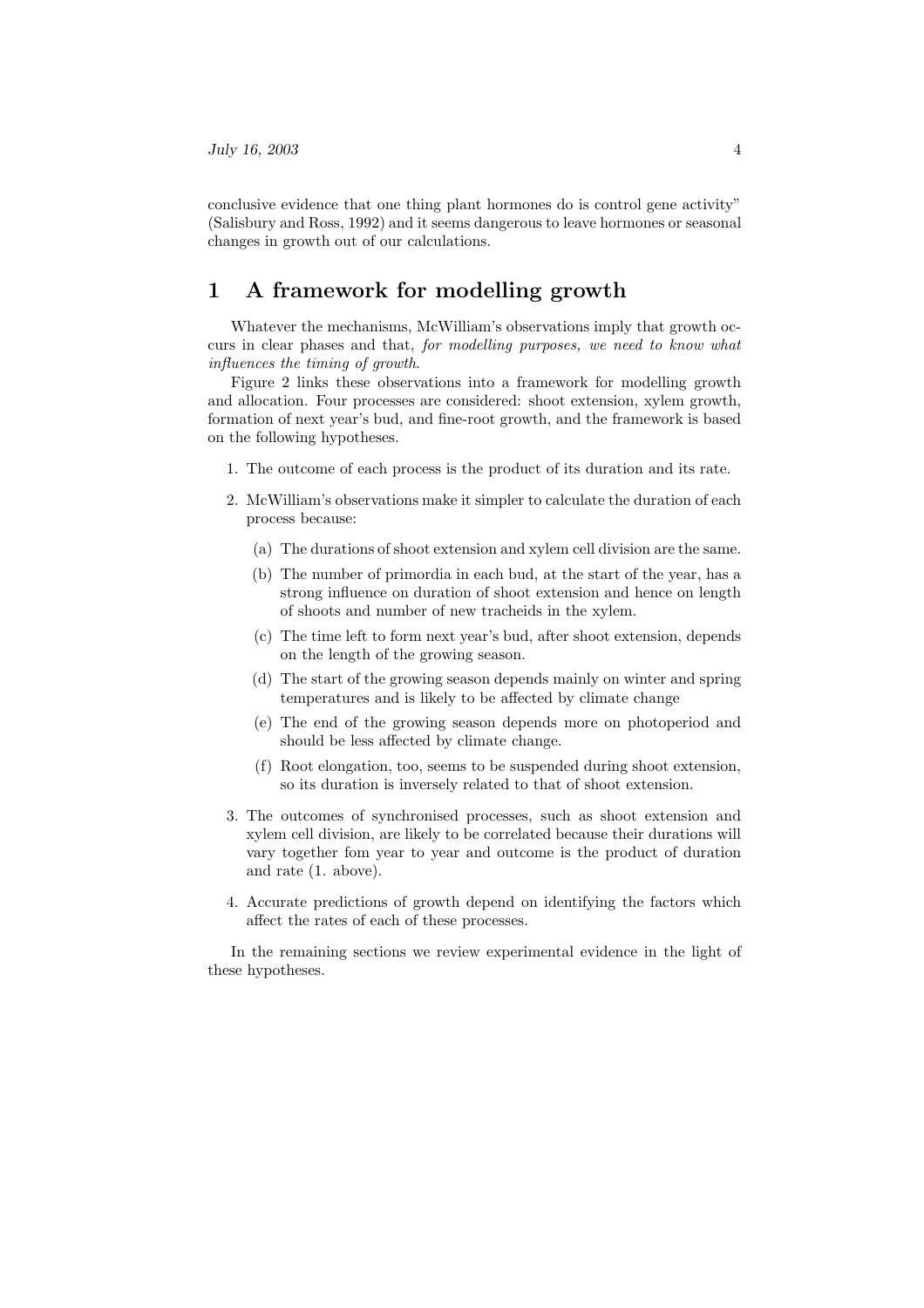

Figure 2: A framework for modelling seasonal growth in Sitka spruce

# 2 Onset of growth in the spring

McWilliam (1972) found that, during the winter, all tissues were dormant, but the fine roots started growing in March. They continued until budburst which occurred in the second week of May, throughout the tree. Numerous authors have studied the breaking of winter dormancy (Cannell, 1990) and Kramer (1992) has reviewed eight models for predicting bud burst. For example, it can be predicted as the date at which

$$
T = a + be^{rC} \tag{1}
$$

(Murray, Cannell and Smith, 1989) where  $T$  is thermal time measured in degree days above  $5^{\circ}$ C since 1st January, C is the number of chill days below  $5^{\circ}$ C since 1st November while a, b and r are parameters:  $a = -56$ ,  $b = 602$ , and  $e^r = 0.991$  for Sitka spruce in Scotland (Murray et al., 1989).

A similar equation could be used for the start of root growth although there are few data with which to estimate parameters (Keinholtz, 1934).

## 3 The end of the growing season

The end of the growing season has been studied most in seedlings showing free growth (e.g. Burley, 1966) and is believed to be under photoperiodic control, modified by temperature, water stress and mineral nutrients (Cannell, 1990). The end of bud formation and the onset of frost hardiness are related and the latter has been studied in mature shoots by Cannell et al. (1985). who developed an empirical model based on photoperiod and autumn temperatures. Since photoperiod plays a dominant role, climate change may have little effect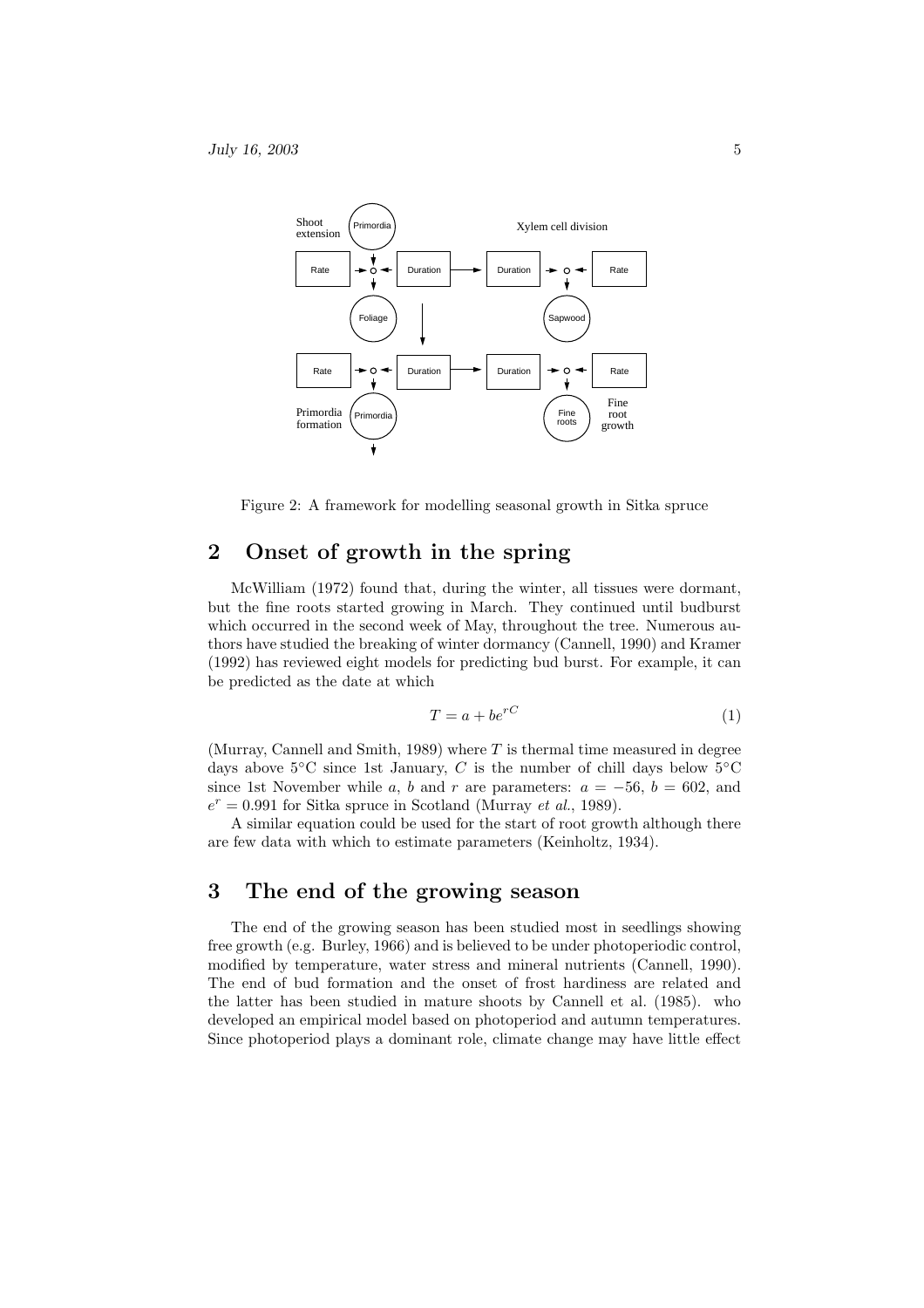

Figure 3: Duration of shoot extension in the leading shoot and branches of Sitka spruce (abstracted from McWilliam, 1972).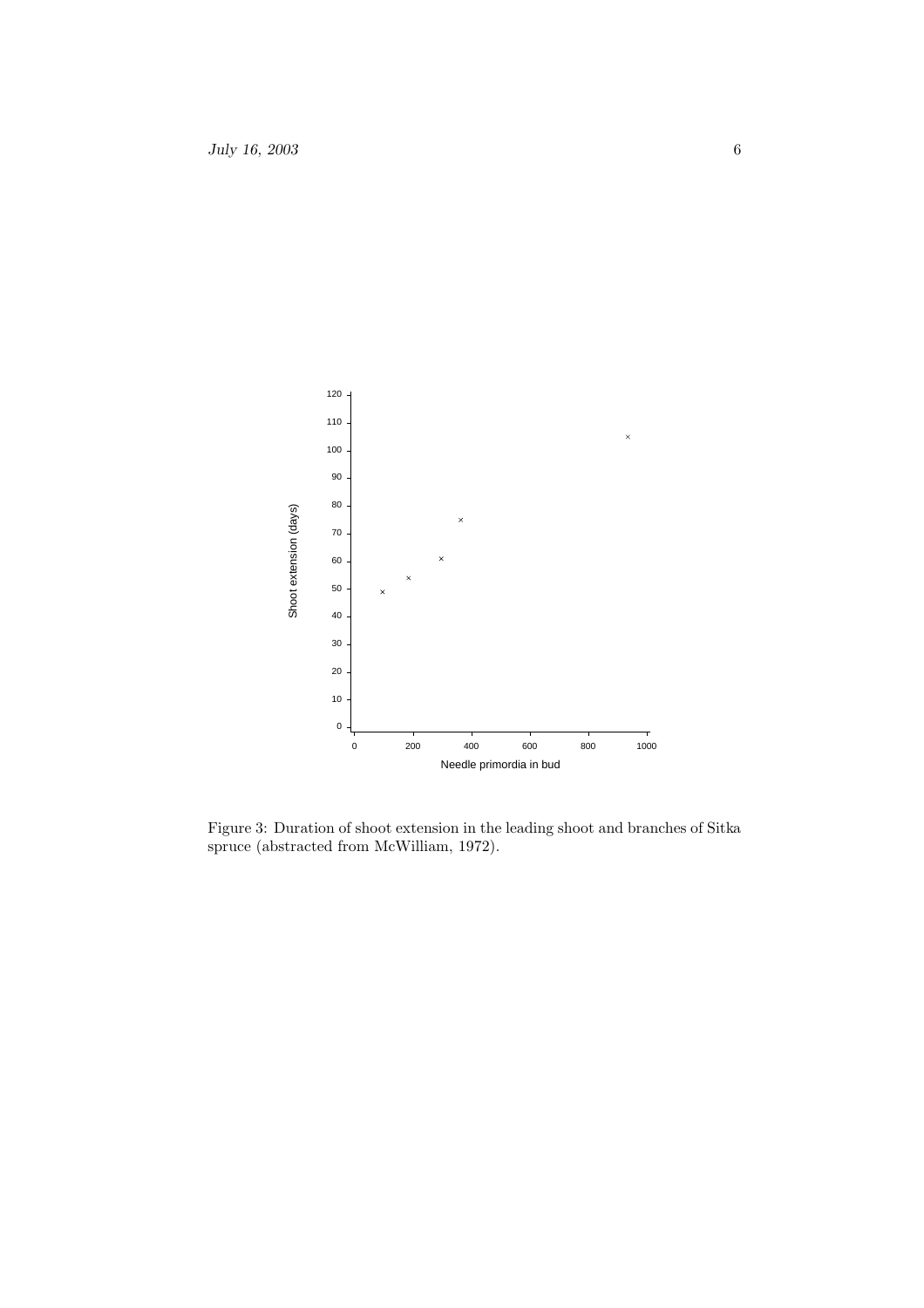on the end of the growing season although, Oleksyn, Tjoelker and Reich (1992) throw doubt on the conventional hypotheses.

### 4 Shoot extension and xylem growth

#### 4.1 Duration of shoot extension

McWilliam (1972) described the extension of a single bud as follows:

. . .the stem and leaves elongated rapidly, the basal region elongating first and the apical region elongating last. This was because a wave of maximum cell division proceeded from the base to the apex which was followed, as cell division declined and stopped, by a wave of cell expansion and maturation. With this acropetal advance of cell expansion and maturation, several tissues altered their characteristics.

In otherwords, the bud formed the previous year contained a number of stem units, each with a single needle primordium. Extension of these stem units involved cell division, followed by cell expansion and maturation, beginning with the most basal.

An obvious hypothesis is that shoot extension continues to completion, so that its duration depends on the number of stem units or primordia laid down the previous year (Cannell, 1990). This leads to a simple model:

$$
D_e = \frac{P_{t-1}}{E_p'}\tag{2}
$$

where  $D_e$  is the duration of shoot extension,  $P_{t-1}$  the number of primordia from the previous year, and  $E_p'$  is the mean rate of shoot extension in primordia per day. (We use the subscript  $p$  to indicate that the units are in primordia, rather than mm, and the 'prime' to indicate that this is a rate of extension per day, rather than the total extension over the season.)

Figure 3 shows the relationship between duration and number of primordia, but the fitted line does not go through zero, as one might expect. One explanation is that the mean rate of extension  $(E'_p$  primordia per day), varied with height down the tree (Fig. 4). Hence, we need data giving the number of needles and the duration of shoot extension for several shoots at the same height.

Such data may be available for other species. For example, Flower-Ellis recorded extension of the leading shoot, twice weekly, in Scots Pine in Jädraås, Sweden, from 1974–1978 (Flower-Ellis, 1982). From 1975 there were four treatments: control, fertilised, irrigated, and a combined treatment of fertilizer with irrigation (Fig. 5).

Figure 5 shows that the duration of extension growth was similar in all four treatments, but that growth was faster (in mm  $d^{-1}$ ) when irrigation and fertilizer were combined. The primordia at the start of 1975 were laid down before the treatment started, so  $P_{t-1}$ , should have been similar in all blocks, and it is surprising that 30% extra growth in the combined treatment should have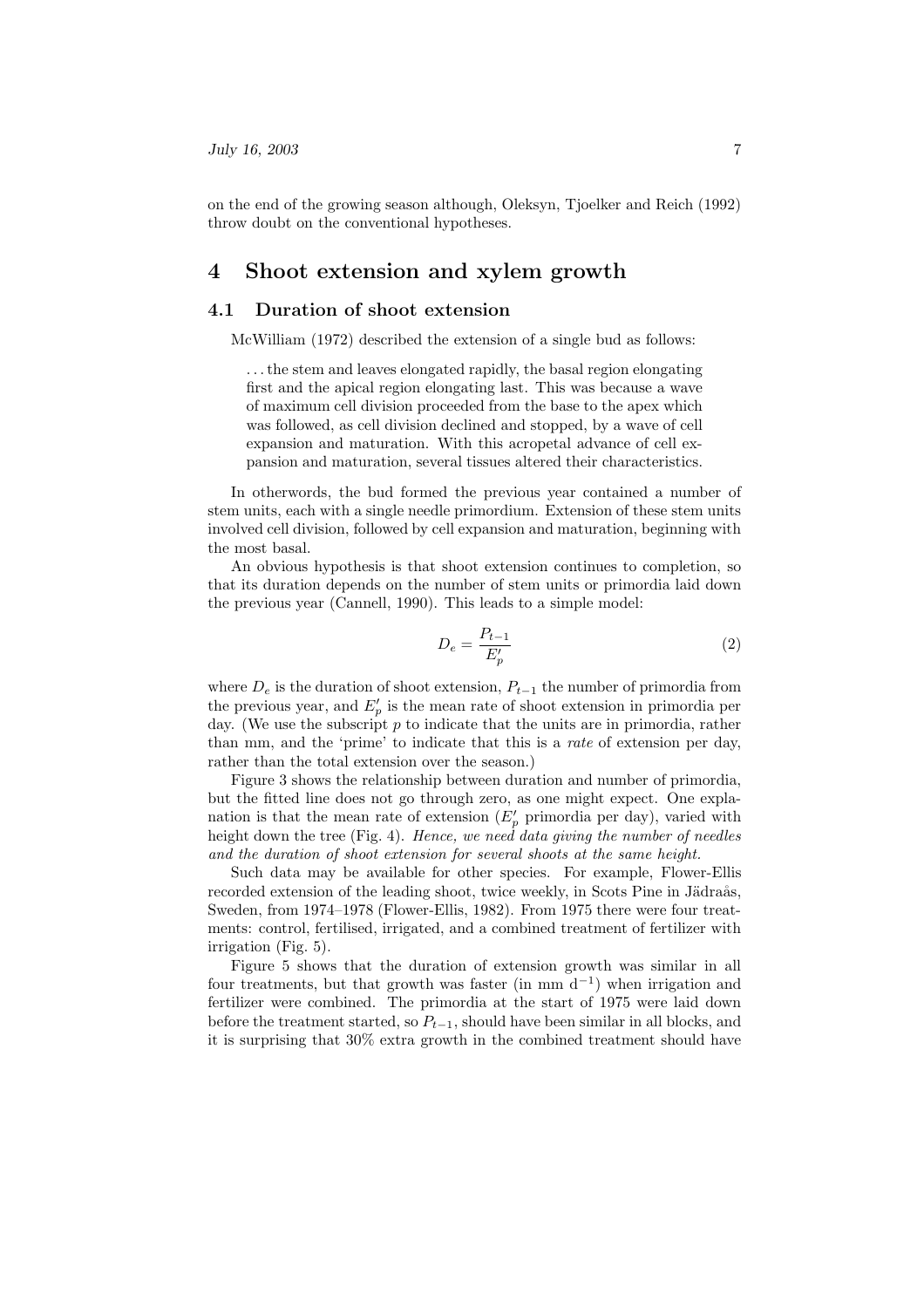

Figure 4: The mean number of primordia per day of shoot extension  $(E'_p)$  in Sitka spruce in Feteresso forest (abstracted from McWilliam, 1972).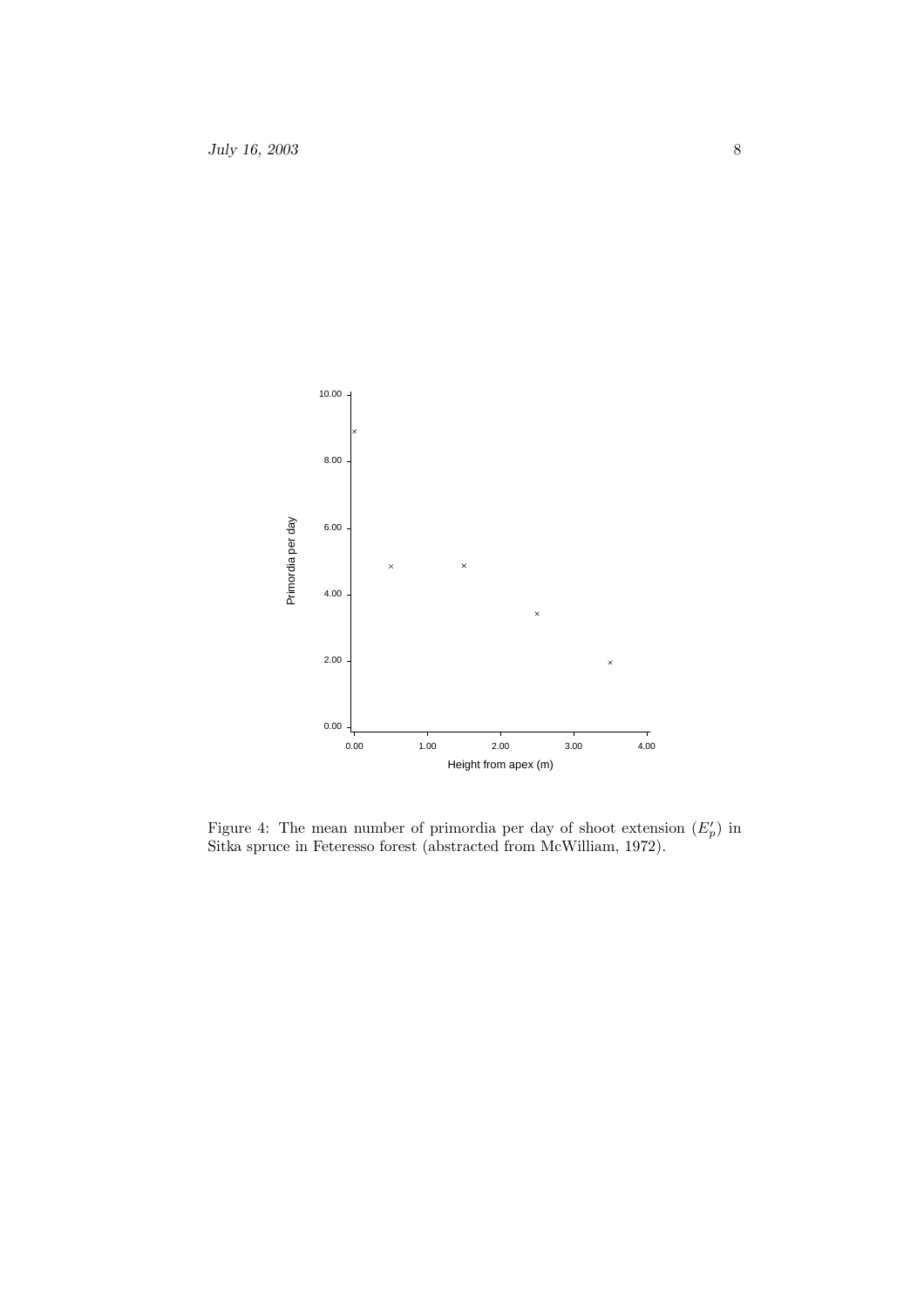

Figure 5: Shoot extension in Scots pine at Jädraås, Sweden, in 1975. Data from Flower-Ellis (1982). Treatments:  $\times =$  control;  $\star$  =irrigated;  $\Delta =$  fertilized;  $\nabla$  = irrigated and fertilized.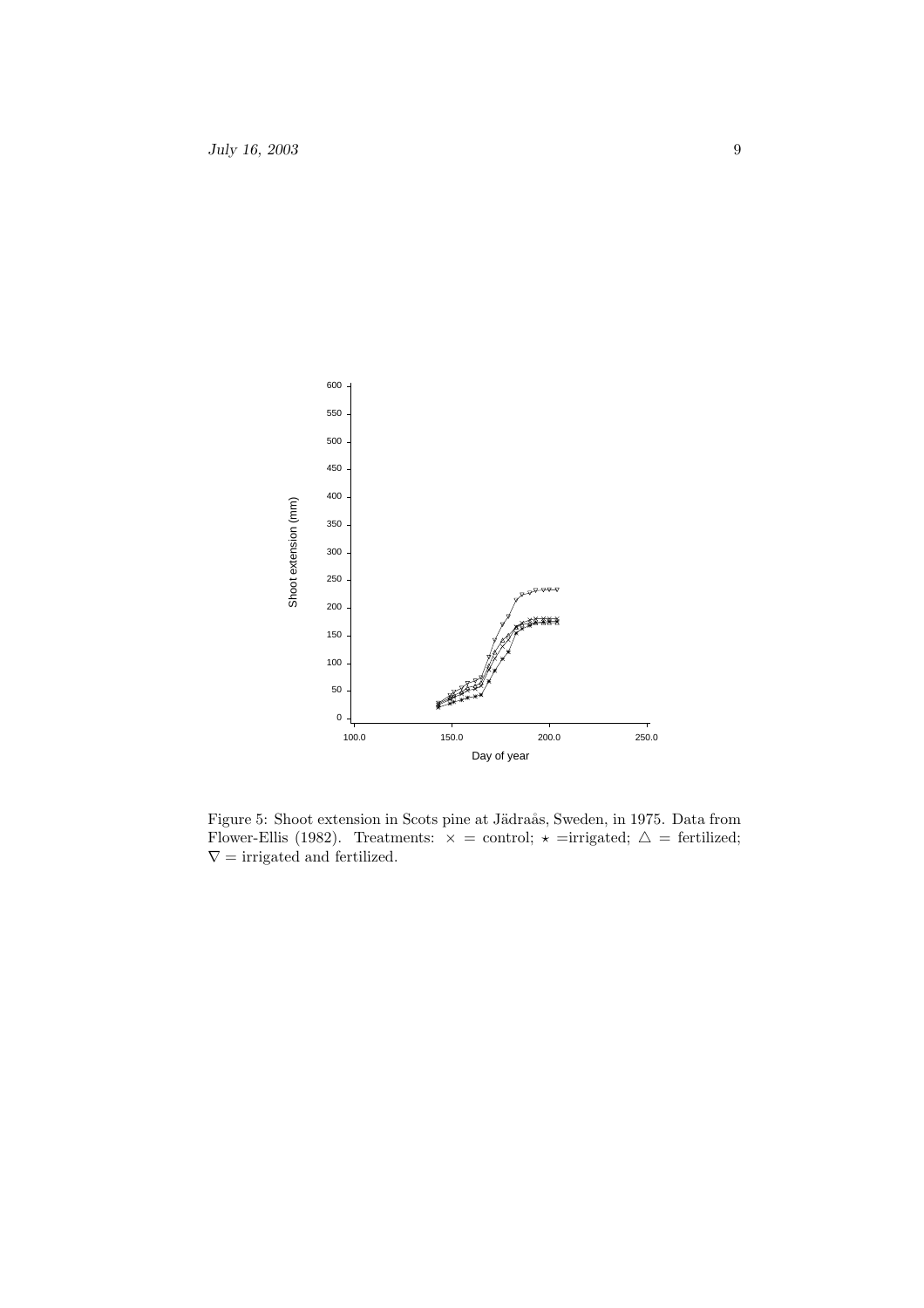

Figure 6: Shoot extension in Scots pine at Jädraås, Sweden, in 1976. Data from Flower-Ellis (1982). Treatments:  $\times =$  control;  $\star$  =irrigated;  $\Delta =$  fertilized;  $\nabla$  = irrigated and fertilized.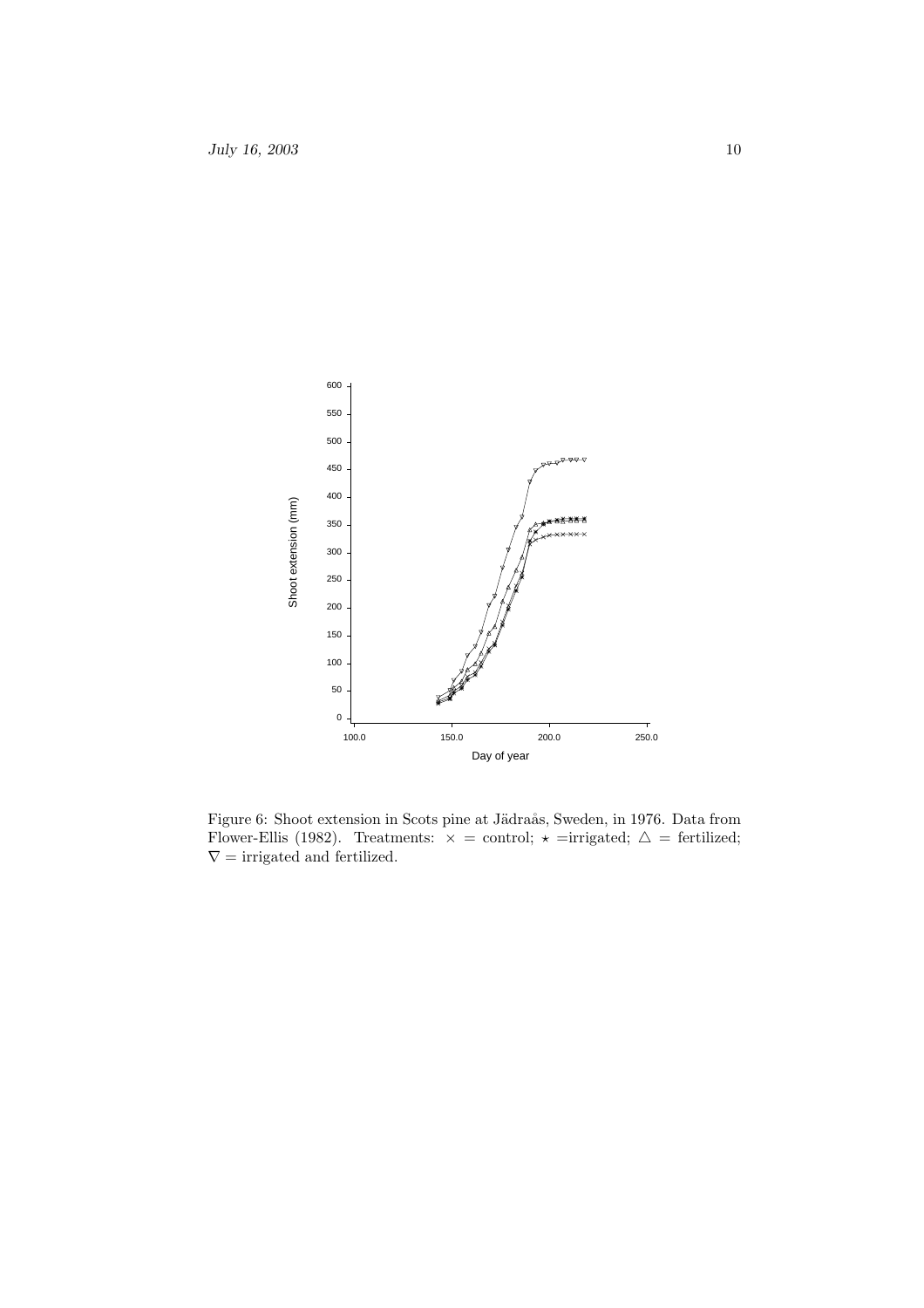

Figure 7: Shoot extension in Scots pine at Jädraås, Sweden, in 1977. Data from Flower-Ellis (1982). Treatments:  $\times =$  control;  $\star$  =irrigated;  $\Delta =$  fertilized;  $\nabla$  = irrigated and fertilized.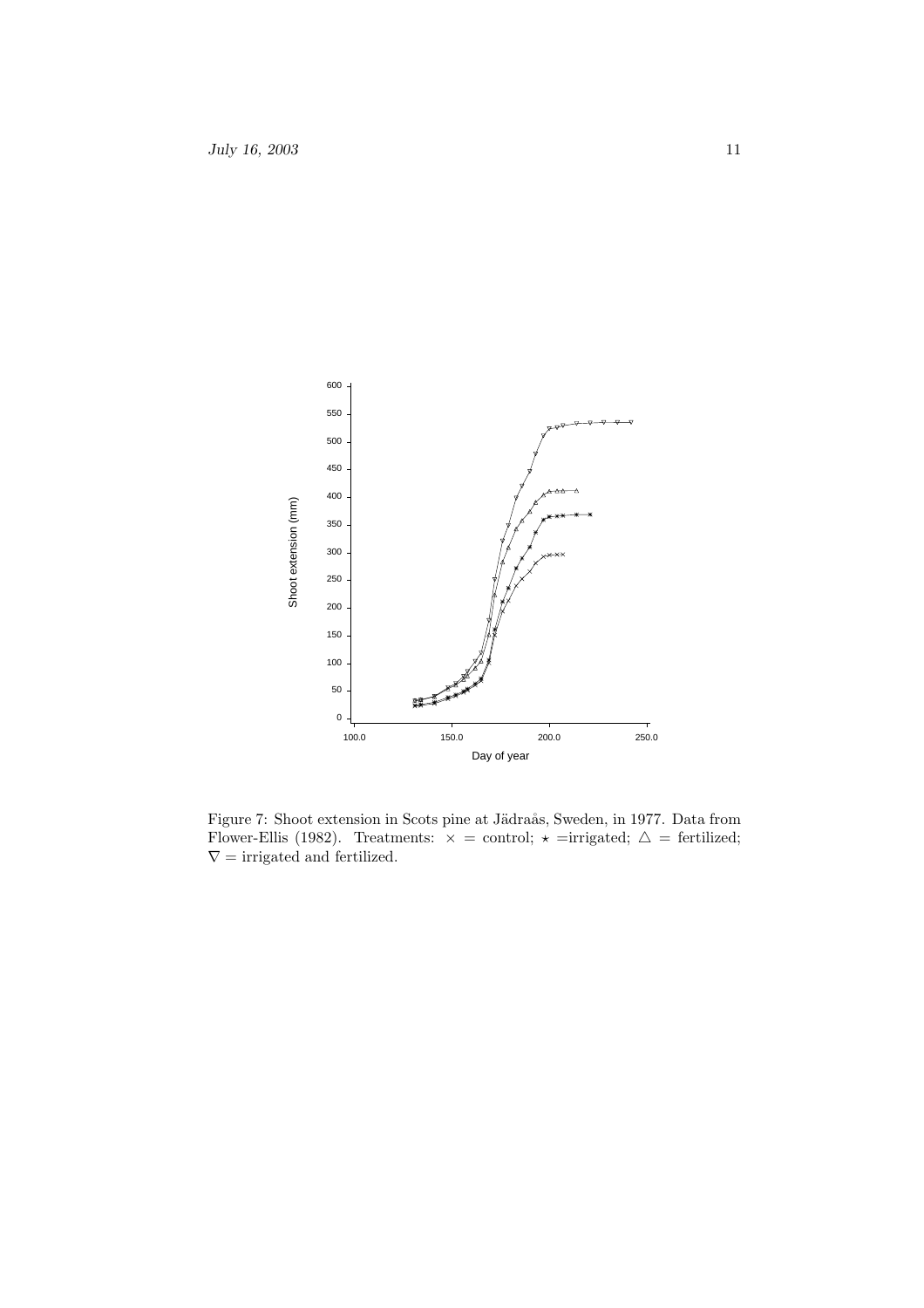

Figure 8: Shoot extension in Scots pine at Jädraås, Sweden, in 1978. Data from Flower-Ellis (1982). Treatments:  $\times =$  control;  $\star =$ irrigated;  $\Delta =$  fertilized;  $\nabla$  = irrigated and fertilized.

taken the same time as in the other treatments. In otherwords, the combined treatment increased the material added to the shoot without affecting the speed at which individual stem-units were developed.

Data from later years are even more surprising because the durations remain similar in all treatments (Figs. 6–8) when we might expect the number of primordia per bud to be greater in the fertilised treatments. This appears to be a species difference. Fertilizer increased both number and size of buds in Sitka spruce (Burley, 1966) while, in Scots pine, the main effect is on bud number (Linder, pers. comm.). Data on the number of needles recorded by Flower-Ellis could be used to test this interpretation.

Further data may be available from the numerous studies of height growth, since height growth and extension of the leading shoot are the same.

#### 4.2 Rate of shoot extension

Figure 9 shows McWilliam's data on extension rates (mm  $d^{-1}$ ) and rates can also be estimated from Flower-Ellis's data (Figs. 5–8). (Fig. 9). A thorough analysis of the Swecon data, including meterological records and measurements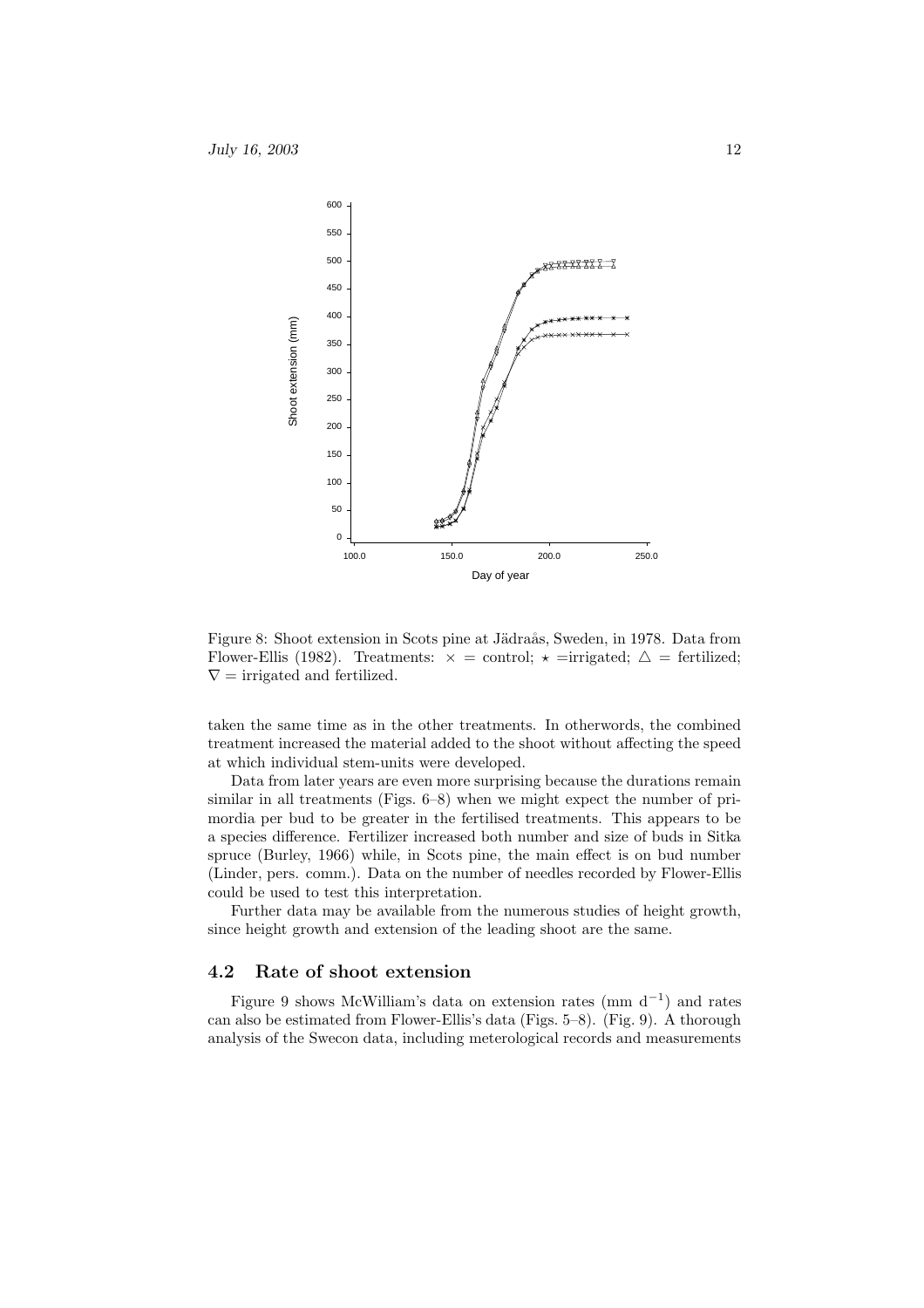

Figure 9: Mean rate of shoot extension  $(k(h)E'(h)$  mm/day) of Sitka spruce (*Picea sitchensis*) in Feteresso forest (data from McWilliam, 1972).  $\times$  =  $1969; \triangle = 1970$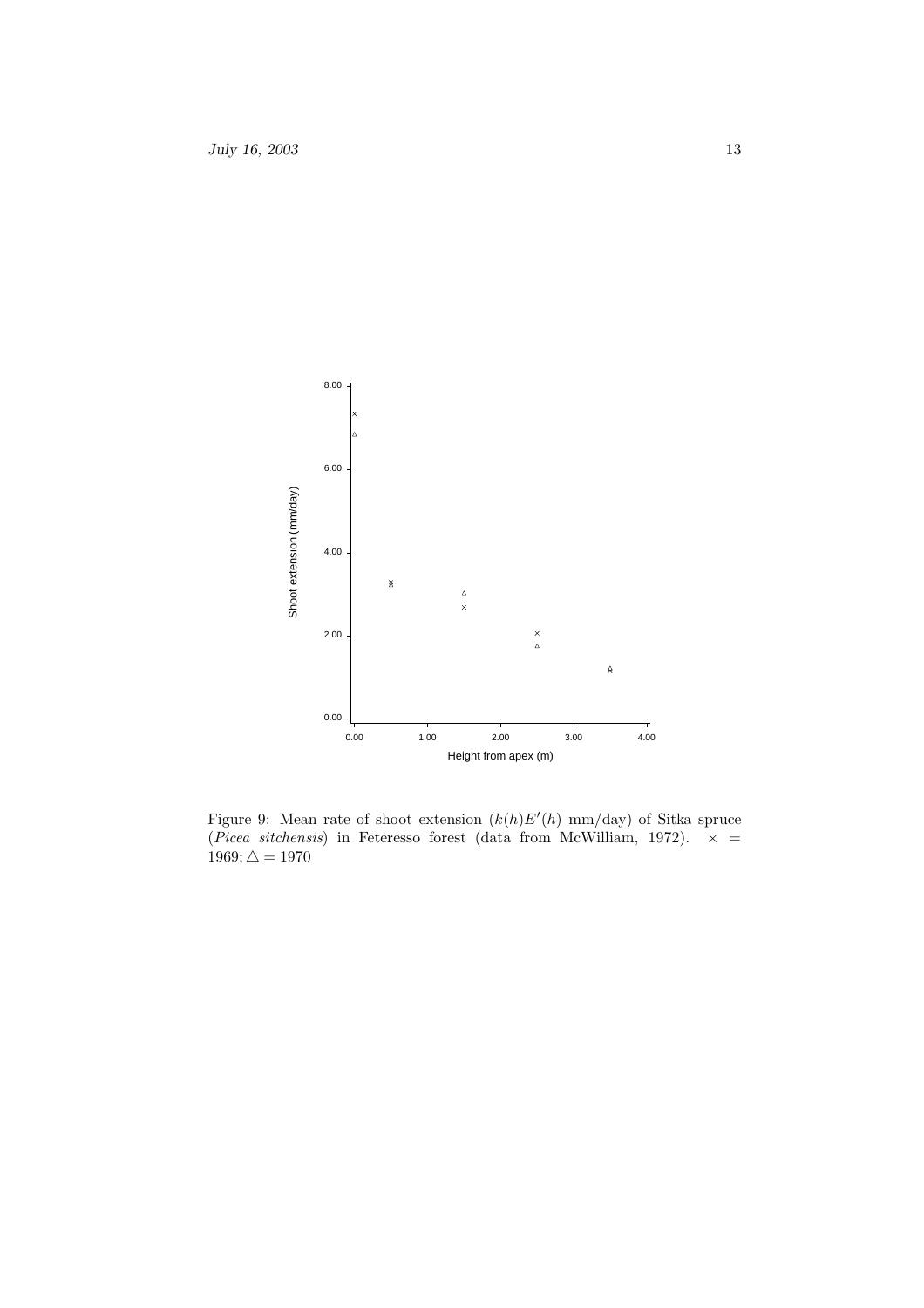of internal nutrient concentrations should provide insight into the factors affecting shoot extension.

For the moment we note that it is affected by distance from the apex, nutrients and temperature (Cannell, 1990)

#### 4.3 Duration of xylem growth

One of McWilliam's particular contributions was to record xylem cell division and show that it was synchronised with extension in the same shoot (Fig. 1). This synchrony had not been noticed by other authors because diameter growth continues when the newly formed tracheids expand and mature after shoot extension has ceased. The synchrony of shoot extension and xylem cell division makes it easy to model the duration of xylem growth.

Both cell division and maturation of xylem continued longer in the stem than the branches, so that diameter growth at 1 m continued into October (Fig. 1).

#### 4.4 Rate of xylem growth

There seems to be surprisingly little evidence on internal factors affecting the rate of xylem growth, although numerous tree ring analyses have correlated xylem growth with variations in weather, and studies on the pipe model theory have investigated the relationship between sapwood area and foliage or soil moisture (Grier and Waring, 1974; Waring, 1983; Whitehead, 1978; Whitehead, Edwards and Jarvis, 1984; Berninger and Nikinmaa, 1994). The synchrony between shoot extension and xylem cell division would explain the correlations observed by these authors, although the correlation will be reduced if rates of foliage growth and xylem expansion are affected by different factors.

The number of xylem cells formed was related to the number of primordia in the bud (Fig. 10) but data from several years are needed to see how the rate of cell division varies with other factors. We also need to measure the effect of internal conditions on the rate of cell expansion and wall-thickening. Kozlowski (1962) states that diameter growth depends on conditions during the current growing season, so it seems likely that expansion of tracheids is limited by carbon available.

Deans and Ford (1986) measured xylem growth in roots of Sitka spruce of differing ages and found that it was reduced during the period of fastest shoot extension in 15 year-old, but not in 9 year-old trees. Deans and Ford also compared root growth in June with starch depletion at various distances along the root. Close to the stem  $( $0.25 \text{ m}$ )$  trees of all ages relied on some imported carbon. Beyond 0.25 m in 20 year-old trees, starch depletion was more than enough for local root thickening, so roots beyond 0.25 m were a net source of carbohydrate in June. Roots in 9 year-old trees were net sinks up to 0.75 m from the stem.

There is rather little nitrogen in wood  $(0.2\%$  in oak sapwood.  $0.1\%$  in oak heartwood (Allen *et al.*, 1974) which implies that wood production *consumes* rather little nitrogen. On the otherhand the process of wood production may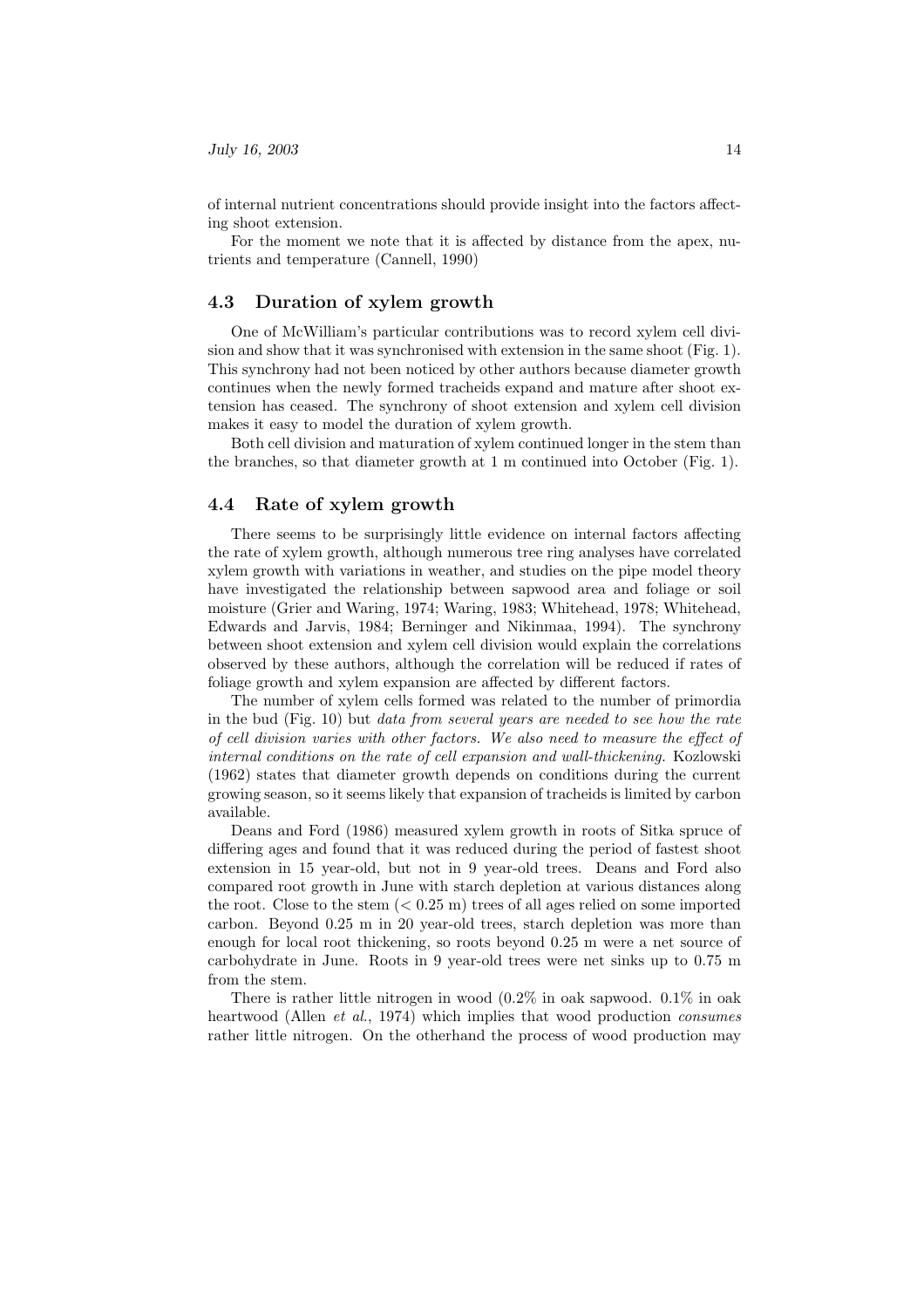

Figure 10: Relation between xylem cells formed and number of needle primordia in the original bud in shoots of Sitka spruce (Data abstracted from McWilliam, 1972)

require high levels of nitrogen substratemay even if nutrients are withdrawn after differentiation and available for further wood production. It is difficult to know whether wood production is highly sensitive to nitrogen availability or not.

# 5 Formation of next year's bud

### 5.1 Rate of primordia formation

In trees with predetermined growth, the number of primordia formed in a season can be estimated from the number of needles in the shoot which extends the following year. McWilliam (1972) recorded the number of needles formed in 1969, but he did not record the date at which bud formation ceased in that year. If we assume, however, that the date was set by photoperiod, then it should have been similar to the corresponding date the following year, especially since autumn temperatures were similar. From this estimated date for 1969, and the known date at which bud formation started in 1969, we can estimate the time spent in forming primordia. Fig. 11 shows the rate of primordia production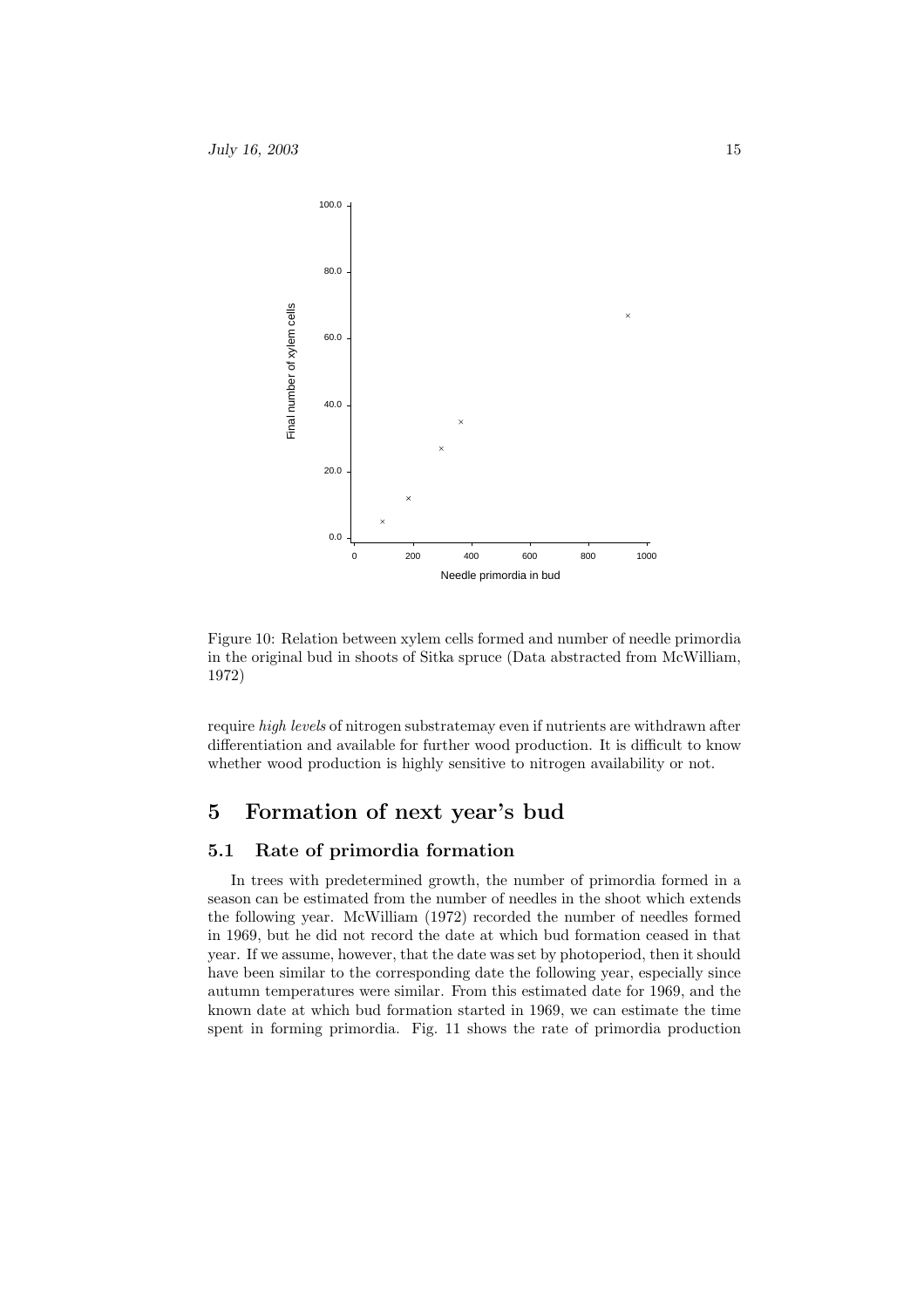

Figure 11: Estimated rate of primordia production in Feteresso forest in 1969 (data abstracted from McWilliam, 1972). The number of primordia formed and the date at which primordia formation started were measured, the date at which primordia formation ended has been estimated as equal to the observed date in 1970.

 $(P')$  calculated on that basis from McWilliam's data. Further data are needed to estimate the effects of temperature and nutrients on  $P'$ .

Burley (1966) compared Sitka spruce seedlings from 48 provenances and found that buds matured faster in the greenhouse than the nursery. However, he did not record the number of primordia produced.

Pollard and Logan (1977) examined a number of factors affecting primordial formation in black spruce (Picea mariana) and white spruce (P. glauca). A 10◦C rise in temperature almost doubled the number of primordia produced, but had no effect on the duration of this phase. In contrast, halving the light intensity from 22,000 lux had little effect (they give the compensation point for spruce as about 1700 lux). In otherwords, temperature has a large effect on primordia formation while the difference in carbohydrate availability had almost none. Neither species was affected by photoperiods between 8 and 15 hours, although production dropped sharply when photoperiod was reduced from eight to two hours. Soil moisture potential had a significant effect on black spruce, but less on white, although the authors suggest that the experiment may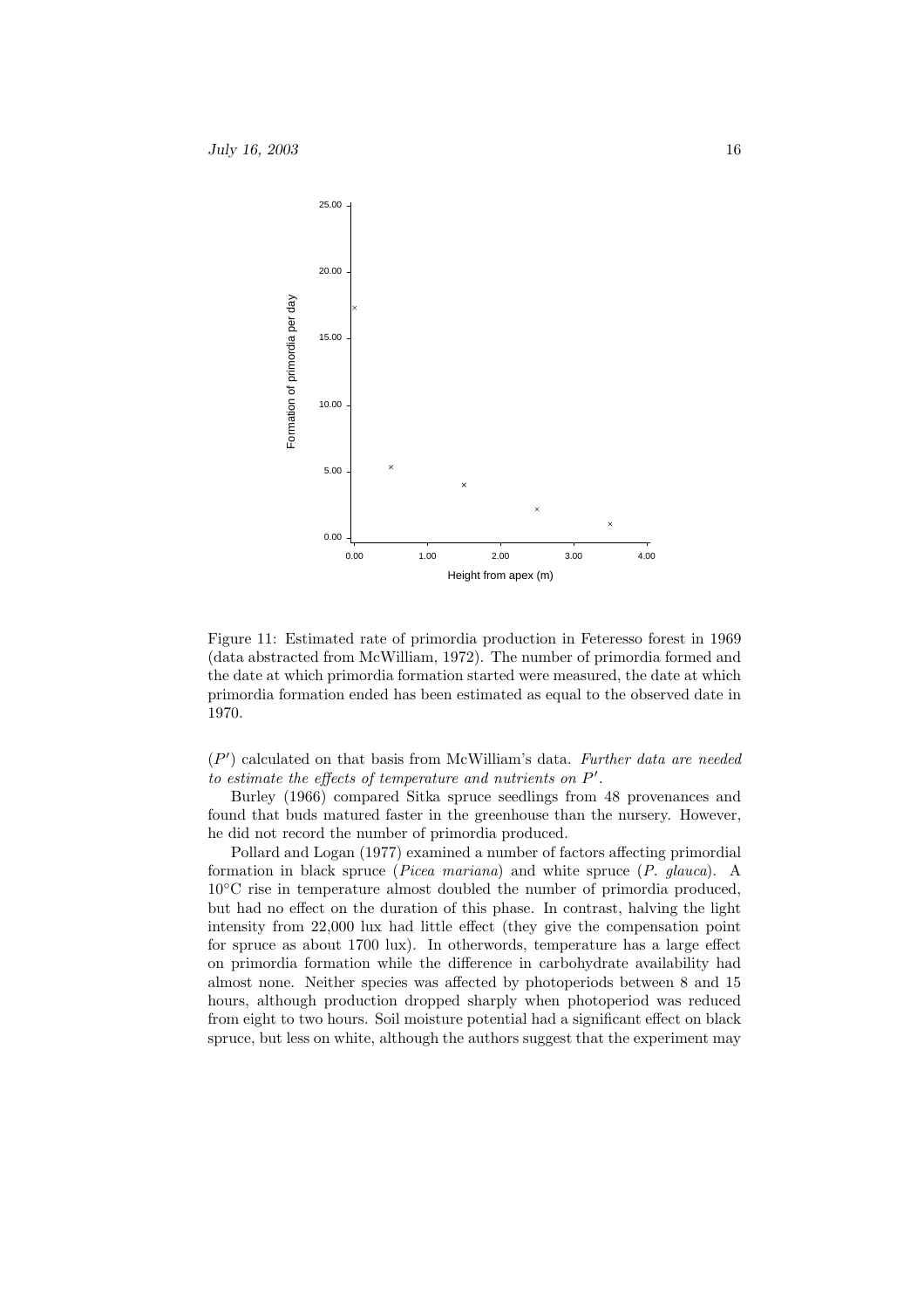have underestimated the effect.

Data collected by Flower-Ellis may throw valuable light on the rate of primordia production. As observed in the previous section, the duration of shoot extension was similar in fertilised and control treatments (Figs. 5–8) although the rate in mm d<sup>-1</sup> was almost doubled in the IF treatment in 1975. If duration depends on the number of primordia formed the previous year, this observation implies that the number of primordia per bud was similar in fertilised and control treatments. The number of buds may have been larger (Linder, pers. comm.) or the primordia formed may have had more cells. These questions need to be resolved by analysing the data further. The experiment provides a unique combination of detailed measurement over a long period with sustained differences in treatment.

It is of particular interest in Figs. 5–8 that irrigation plus fertilizer delivered a more rapid effect than fertilizer on its own. The  $F$  treatment only caught up the IF treatment in 1978. Irrigation alone was better than the control only in 1977, which followed the long dry summer of 1976 (was 1977 itself dry?).

### 6 Root growth

There is a large literature showing that the root shoot ratio in plants is sensitive to the balance of carbon assimilation and nutrient uptake, so that high nutrient uptake promotes foliage growth and low uptake causes a higher share of the growth to be in roots (White, 1935; Ingestad and Lund, 1979; Linder and Axelsson, 1982; Axelsson and Axellson, 1986). Many process-based models of forest growth now simulate this response (Thornley, 1972; Reynolds and Thornley, 1982; Mäkelä and Sievanen, 1987; Thornley, 1991).

In absolute terms the root growth may not be greater when nutrients are scarce, but the proportion alters. For example, Millard and Proe (1989; 1991) found roots in Sitka spruce seedlings to be shorter and thicker in high than in the low nitrogen treatment, although root weight was similar. The foliage weight in the high nitrogen treatment was very much larger, so foliage growth was relatively greater in high nitrogen treatments.

Coutts and Philipson (1977) describe an experiment in which Lodgepole pine (Pinus contorta) seedlings were grown with divided roots, so that half grew in high nutrient and half in low nutrient concentrations. After 56 days, some of the plants were switched to a regime of high nutrient concentration for both halves. The results are summarised in Table 1.

After 56 days, the roots in high nutrient concentration (rows 1 and 2) weighed about three times as much as those in low concentration (rows 3 and 4). Hence, high nutrient supply increased the sink strength of the growing roots, and so diverted more carbon into the nutrient rich half.

At 56 days some plants were switched to uniform high nutrient concentration (middle two rows). There was no change in external environment for the root already in high nutrients, but its partner, not in high nutrients, suddenly became a stronger carbon sink. In otherwords, roots already in high nutrients faced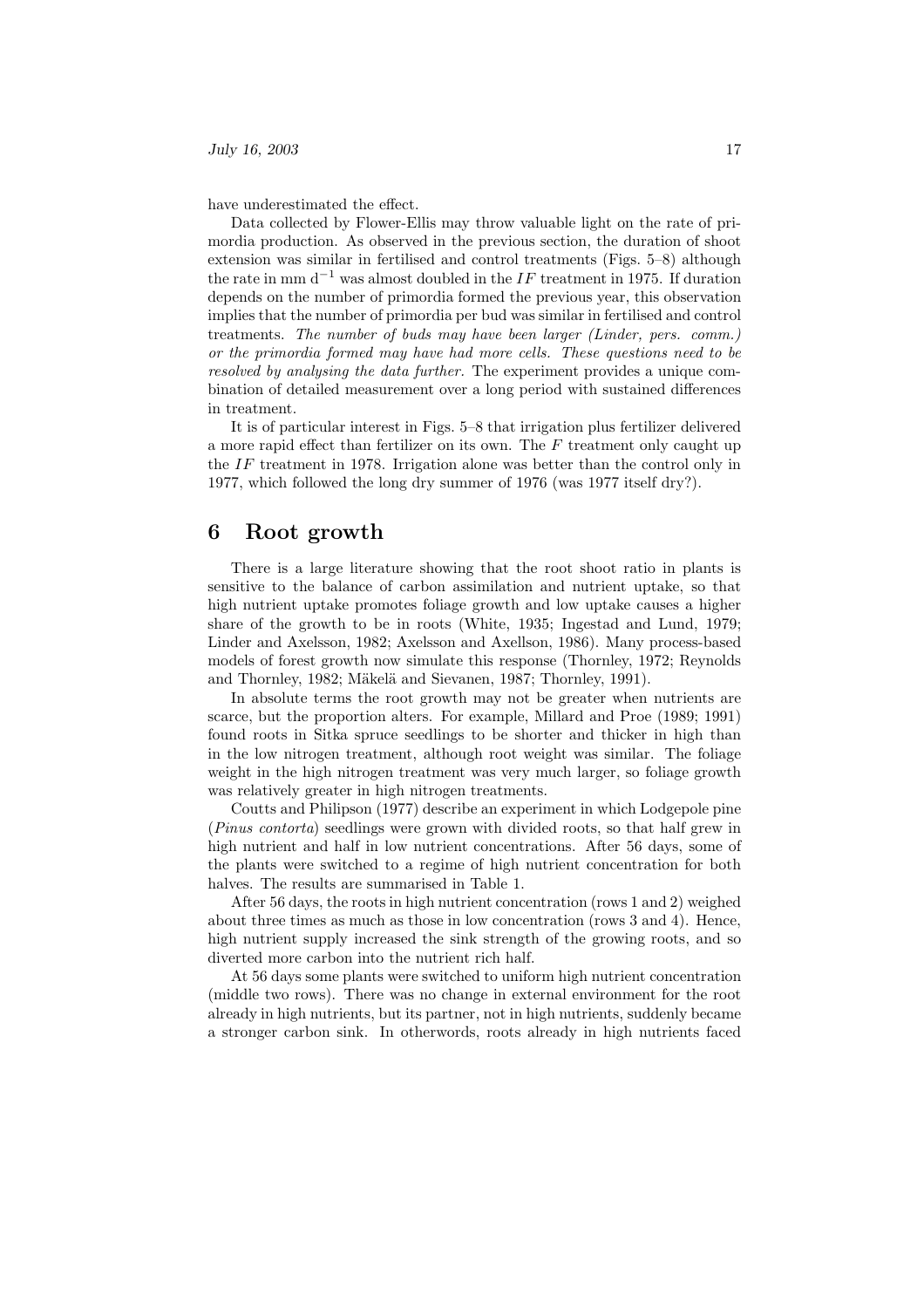|                                               | Time (days) |     |     |
|-----------------------------------------------|-------------|-----|-----|
| Nutrient regime                               | 56          | 84  | 133 |
| High throughout; other half low<br>throughout | 0.6         | 1.5 |     |
| High throughout; other half low<br>then high  | 0.6         | 1.2 | 3.1 |
| Low then high; other half high<br>throughout  | 0.2         | 0.5 | 1.5 |
| Low throughout; other half high<br>throughout | 0.2         | 0.4 |     |

Table 1: Root dry-weight (g) in a split root experiment (Coutts and Philipson, 1977). Half the roots of each plant received high nutrient concentrations and half low for 56 days. The some plants were switched to uniform high concentrations

Table 2: Actual and relative growth (from 56–84 days) under each regime (Coutts from and Philipson, 1977)

|                                               | $56 - 84$ days |            | $84 - 133$ |            |
|-----------------------------------------------|----------------|------------|------------|------------|
| Regime                                        | Actual         | Relative   | Actual     | Relative   |
|                                               | growth         | growth     | growth     | growth     |
|                                               | (g)            | $(d^{-1})$ | (g)        | $(d^{-1})$ |
| High N, continuous weak compe-                | 0.9            | 0.037      |            |            |
| tition                                        |                |            |            |            |
| High N, increased competition                 | 0.6            | 0.026      | 1.9        | 0.020      |
| Increased N, continuous strong<br>competition | 0.3            | 0.028      | 1.0        | 0.021      |
| Low N, continuous strong compe-<br>tition     | 0.2            | 0.018      |            |            |

increased competition for carbon from day 56 (Table 1, row 2). In contrast, the previously low nutrient roots of switched plants faced no change in competition, but their external environment was changed (row 3). Table 2 gives growth rates and summarises the changes in competition and nutrient supply for each root and treatment.

The highest absolute and relative growth rates were with high nutrient and low competition (Table 2, row 1).

The effect of increased competition on high nutrient roots was to reduce absolute and relative growth rates (compare rows 1 and 2).

The effect of increased nutrients was to increase absolute and relative growth rates (compare rows 3 and 4) and, most interestingly, the relative growth rate was then as great as for roots which had been in high N all the time (compare rows 2 and 3). This is consistent with the hypothesis that growth was proportional to sink size when both halves were in high N.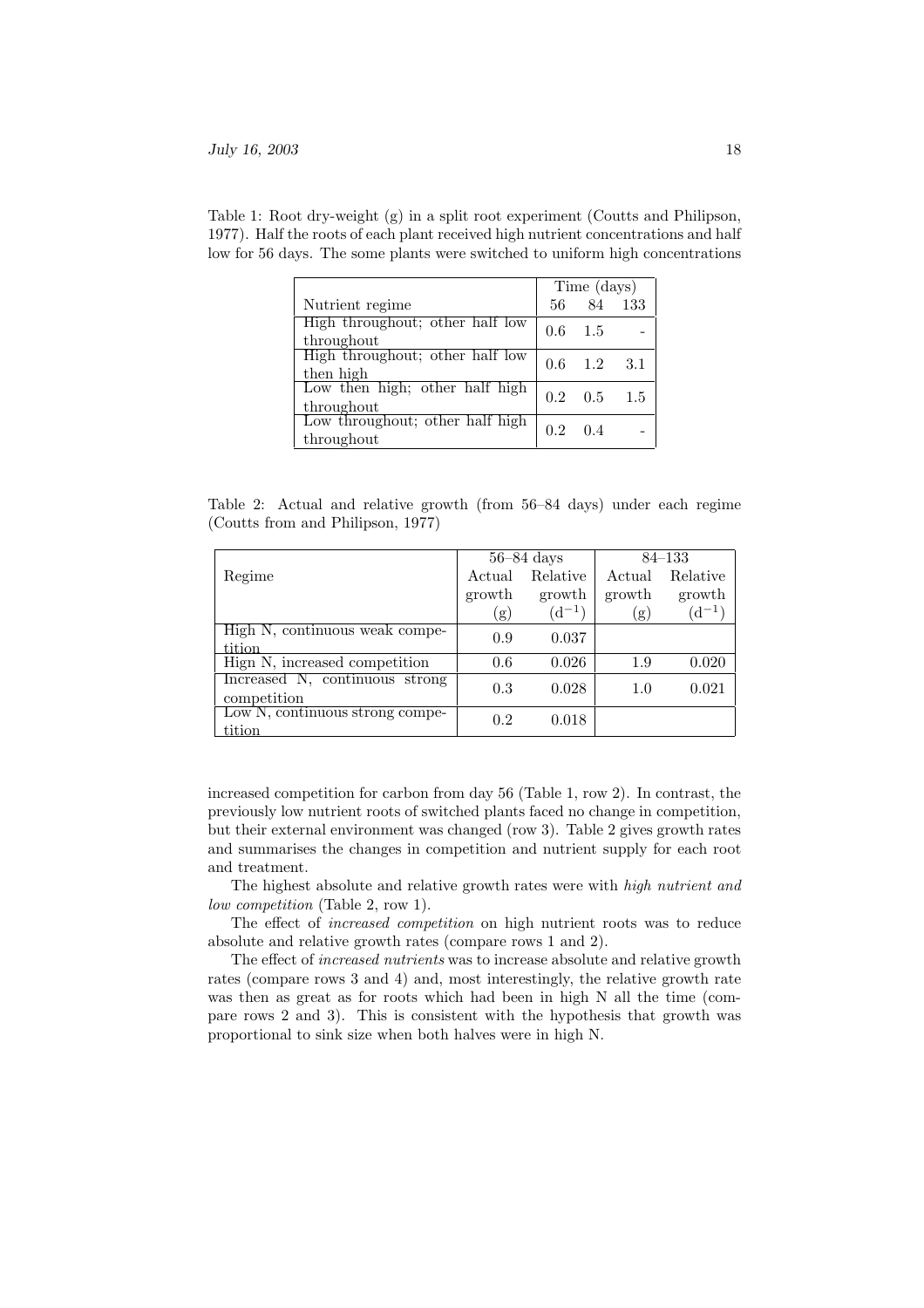This experiment is rich in comparisons, and can be used to estimate the effects of nutrients on local growth rate, competition from other parts of the rooting system, and even on changes in relative growth rate with time. To estimate these effects, I fitted a factorial model, using GLIM. The response variable was relative growth rate and the predictors were all factors with two levels: Nutrient (high, low), Competition (high, low), Period (56-84 days, 84- 133). The relative growth rate was then predicted by

$$
\frac{dW_r}{dt} \frac{1}{W_r} = 0.028 \times 1.16 \quad ; \text{ if nutrient is high} \n\times 0.88 \quad ; \text{ if competition is high} \n\times 0.68 \quad ; \text{ for second period} \tag{3}
$$

In otherwords, the level of nutrients used in the experiment gave an increase in root growth rate of 16%, while competition from fertilized roots reduced growth rate by about 12%.

The growth rate also fell with time, which could have been due to several processes.

- 1. As the plant grew, the leaf area became a diminishing proportion of the total, so a higher proportion of assimilated carbon would be lost in respiration;
- 2. New leaves start to shade the old so that foliage intercepts light less efficiently;
- 3. Sinks in other parts of the plant were increasing, in competition with the growing roots;
- 4. Within the roots, the meristems at the tip and in the vascular cambium become a decreasing proportion of total root weight, so the size of the growth sink decreases in proportion to root weight.

A detailed analysis of these processes would be helpful.

Water stress also affects root growth and Khalil and Grace (1992) showed that total fine root length was less in water stressed plants. However, their plants grew more fine roots in the moist part of the soil, and the roots passing through dryer regions of soil thickened more than in unstressed plants.

Thus, the rate of root growth is influenced by a complex of factors including temperature, water and nutrients and a good review of these factors is needed.

# 7 Implications for modelling

Allocation of carbon is treated in a variety of ways in current forest growth models. At the simplest level, the carbon assimilated has been allocated according to constant allocation coefficients (c.f McMurtrie and Wolf, 1983) .

Other models have addressed two common observations: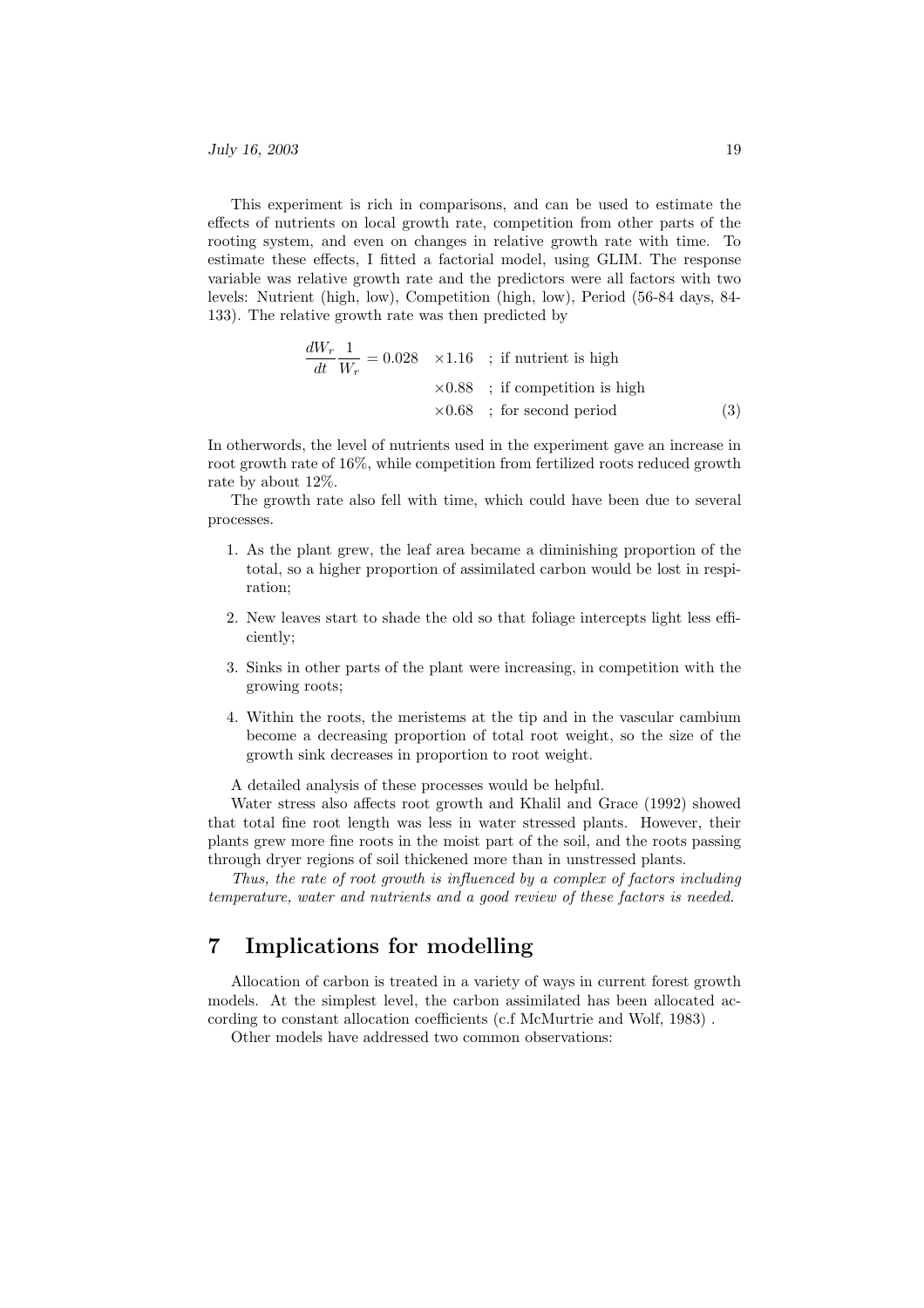- Changes in nitrogen supply are known to affect the ratio of root to shoot growth;
- Sapwood area is observed to be well correlated with the weight or area of foliage it supports.

Mäkelä (1986; 1988a;1988b; 1990) combined a functional balance model for root : shoot growth with a pipe model linking sapwood area to foliage growth. Allocation between root and shoot depends on the ratio of carbon assimilation to nitrogen uptake, so that a fall in nitrogen or a rise in carbon causes more carbon to be allocated to root growth.

Within the shoot, the allocation between foliage and sapwood is calculated using the pipe model (Shinozaki et al., 1964a,b) so that the total area of sapwood is linearly related to the total weight of foliage. Valentine (1985; 1987; 1988a,b; 1990) had used the pipe model to allocate carbon and other authors have since used these ideas (Ludlow, Randle and Grace, 1990)

All of these models use allocation coeficients or functions to hand out carbon to different tissues. However, the growth of each tissue depends only on the conditions within that tissue, whether these are temperature, nutrients or carbon availability. Models by Thornley (1991) and Dewar (1993) are based on that approach, but the analysis here suggests that even their models fail to capture all of the internal influences on growth of tissues. In particular, growth does not depend in a simple way on internal C and N, at least at some times of year. For example, Ford and Deans (1977) found a trough in elongation of fine roots in Sitka spruce on 24th June, while soluble carbohydrates had peaked on the 6th and soluble starch rose after that. Thus, root elongation was declining at a time when carbon was being stored. This is consistent with the hypothesis that auxin from expanding leaves inhibits root elongation.

Similarly, Sofronova (1992) showed large differences in height growth between suppressed and dominant trees, even though internal carbohydrate concentrations were very similar, and this is consistent with the hypothesis that expansion of foliage in the suppressed trees was reduced by low light intensity, or the spectrum reaching shaded leaves.

A further problem is that we do not understand the dynamics or the mechanisms of storage in plant tissues. Presumably carbon is stored when other factors limit growth, whether these are nitrogen, auxin or other hormones or nutrients. Until we quantify the way growth rates depend on these factors we will not have a clear understanding of the mechanisms.

#### 7.1 Necessary complications

Taken together the evidence suggests that:

1. Growth processes such as cell division and cell expansion occur in different tissues at different times of year, and different environmental variables may be more important for one process than another (temperature, say, for cell division; water availability for cell expansion). Hence, the timing of high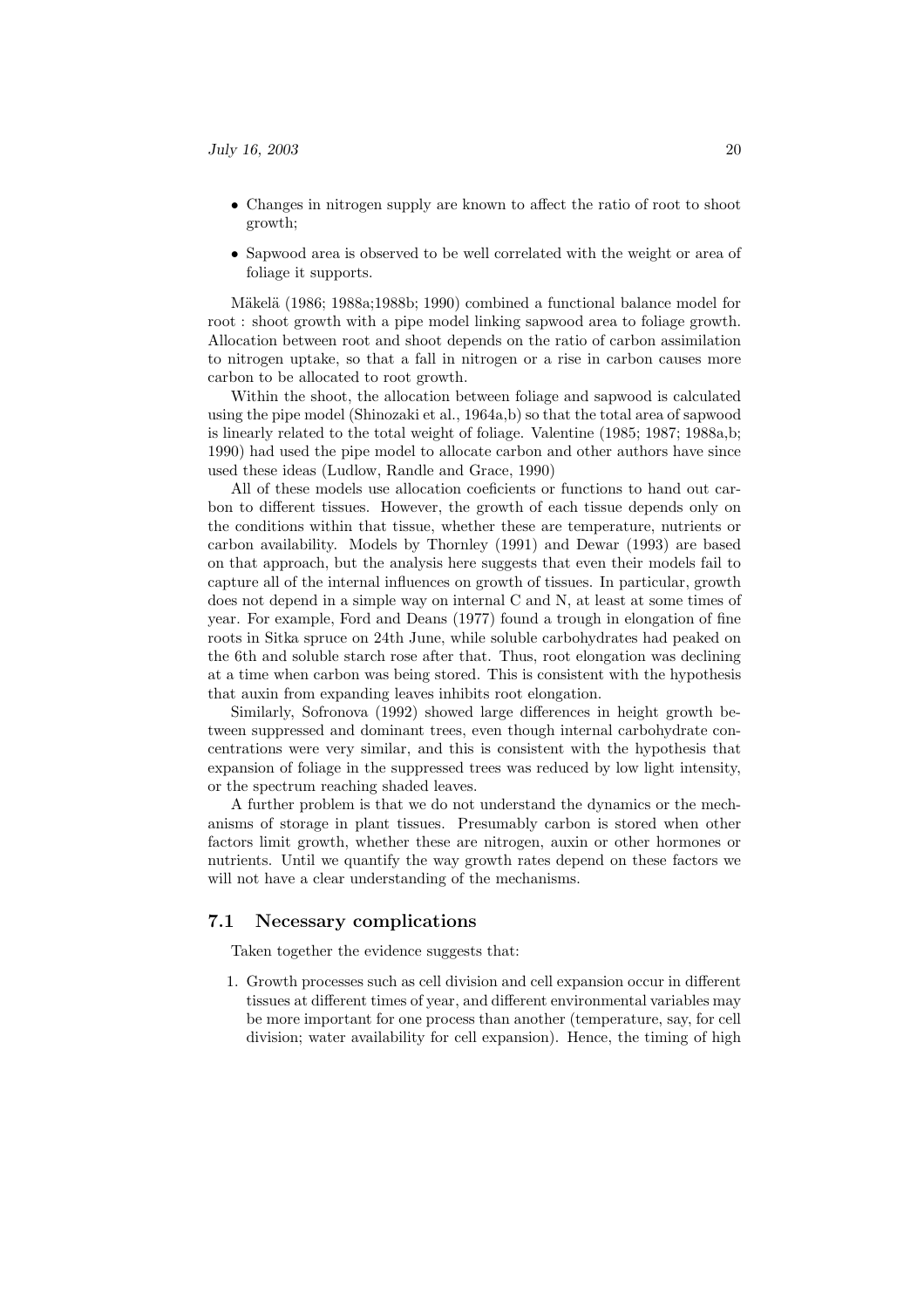rainfall, warm periods, nutrient availability, or other environmental factors may affect the pattern of allocation.

- 2. Changes in climate or  $CO<sub>2</sub>$  levels can be expected to affect the timing of growth periods, as well as the timing of ennvironmental factors, so growth needs to be modelled at a seasonal scale if allocation patterns are to be predicted.
- 3. Substrate concentrations are not good predictors of seasonal patterns of growth.
- 4. Sinks which compete for substrates may promote each other's growth by chemical signals. For example, it is suggested here that extending leaves produce auxin which increases a competing cambial sink. This creates a resource-limited positive feedback which needs to be simulated and understood.
- 5. We need to understand the control of carbohydrate storage and nutrient cycling within the tree.

# 8 Data needed to develop a model of allocation based on phenology

To model allocation in a mechanistic way we need to find the factors that determine the duration of shoot extension, bud formation, and root growth, and then to quantify the internal factors which affect the rate of these processes. Rates of cell division, cell expansion and differentiation are no doubt influenced by different factors.

A practical approach is to assume that the durations can be calculated from the length of the growing season and the number of primordia from the previous year, but that the rates of growth are limited by carbon and nitrogen availability. In otherwords, sinks are switched on or off by hormones, but their growth rates are limited by substrate, and so by competition between active sinks.

Data on rates may not yet be available, but we should be able to quantify the factors affecting durations from existing data, especially data from the SWE-CON project on Scots pine and, more recently, from experiments on Norway spruce at Flakaliden, Sweden.

The first step in analysis is to assemble data on needle numbers and periods of shoot growth and bud formation for a variety of treatments, together with local climate data. From these we may calculate actual growth rates for the leading shoot, relating the actual growth rates to environmental factors.

From the chemical composition of each tissue it should be possible to work out how much carbon and nitrogen were needed to form the observed new growth and then to deduce the actual sink activity. The aim would be to reconstruct the actual flows into new growth. A problem is to distinguish between structural nutrients or carbohydrate and those which are mobile.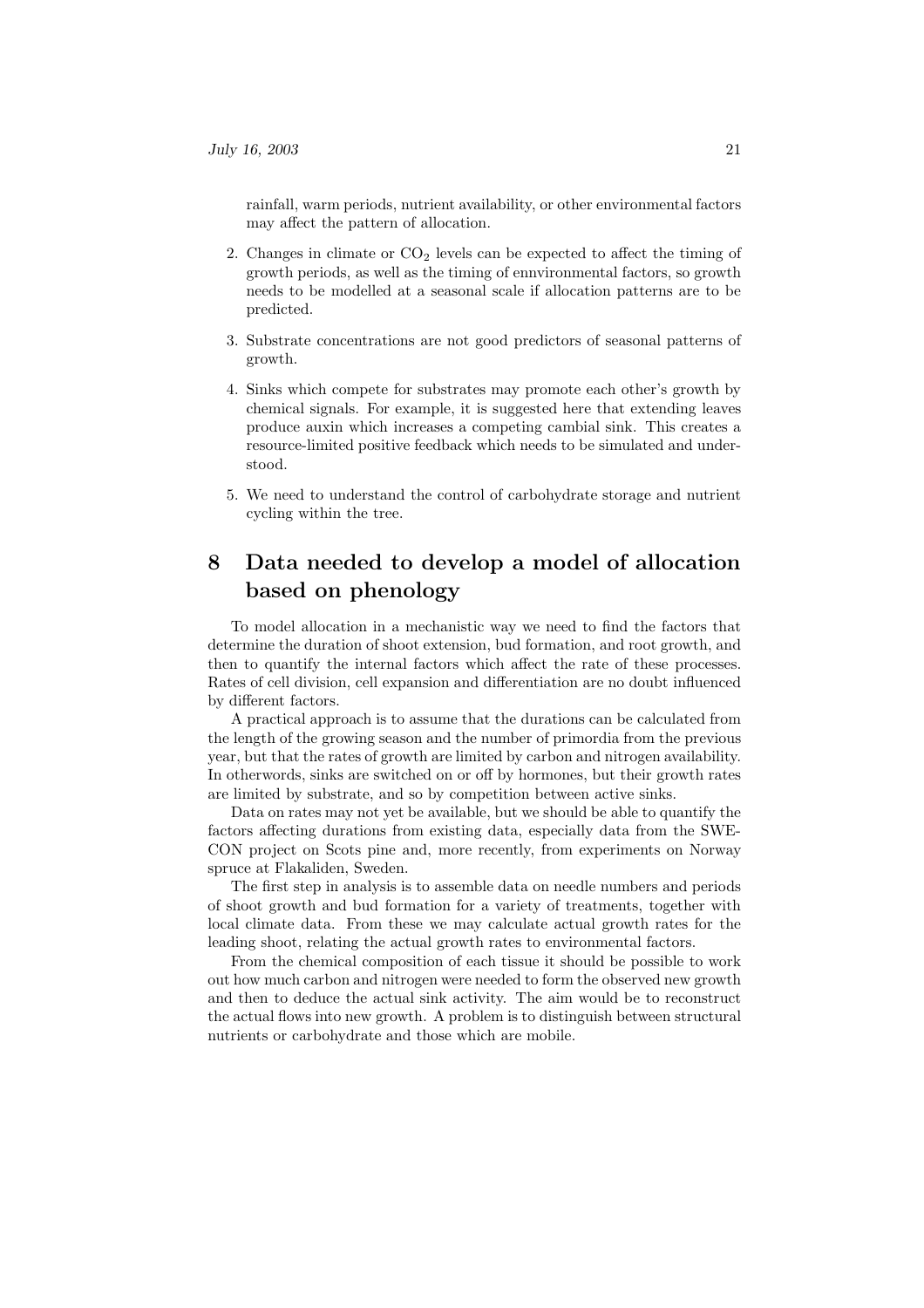Data on the concentration of nutrients in buds would be useful because they would show whether bud formation is especially sensitive to nutrient availability. Total foliage growth is increased by N, S, P and Fe (Ericsson, 1990) but are these most needed during the phase of shoot extension or do they act by influencing bud size, and hence the sink-size of growing foliage in the following year?

Finally, the data from the SWECON project (and from Flakaliden) should give further information on whether nutrients and irrigation act by multiplying the number of sinks when buds are formed, or by influencing the rate of the extension phase. Changes in growth rate appear to affect all the curves in Fig 6–8 at the same time, suggesting a strong effect of weather variables that would have to be estimated in any analysis.

Once that is done, an analysis similar to equation (3) should give estimates that are easily used in a model based on sink size and sink strengths.

### References

Allen, S., Grimshaw, H., Parkinson, J., and Quarmby, C. (1974). Chemical analysis of ecological materials. Blackwell, Oxford.

Axelsson, E. and Axelsson, B. (1986). Changes in carbon allocation patterns in spruce and pine trees following irrigation and fertilisation. Tree Physiology, 2, 189–204.

Berninger, F. and Nikinmaa, E. (1994). Foliage area-sapwood area relationshipsof Scots pine (pinus sylvestris) trees in different climates. 24, 2263–2268.

Burley, J. (1966). Genetic variation in seedling devdlopment of Sitka spruce, picea sitchensis (Bong). Carr. Forestry, 39, 68–94.

Cannell, M. (1990). Modelling the phenology of trees. Silva Carelica, 15, 11–27.

Cannell, M., Sheppard, L., Smith, R., and Murray, M. (1985). Autumn frost damage on young *picea sitchensis* 2. Shoot frost hardening, and the probability of frost damage in Scotland. Forestry, 58, 147–166.

Coutts, M. and Philipson, J. (1977). The influence of mineral nutrition on the root development of trees. III. plasticity of root growth in response to changes in the nutrient environment. Journal of Experimental Botany, 28, 1071–1075.

Denne, M. (1979). Wood structure and production within the trunk and branches of picea sitchensis in relation to canopy formation. Canadian Journal of Forest Research, 9, 406–427.

Dewar, R. (1993). A root-shoot partitioning model based on carbon-nitrogenwater interactions and Münch phloem flow. Functional Ecology, in press,.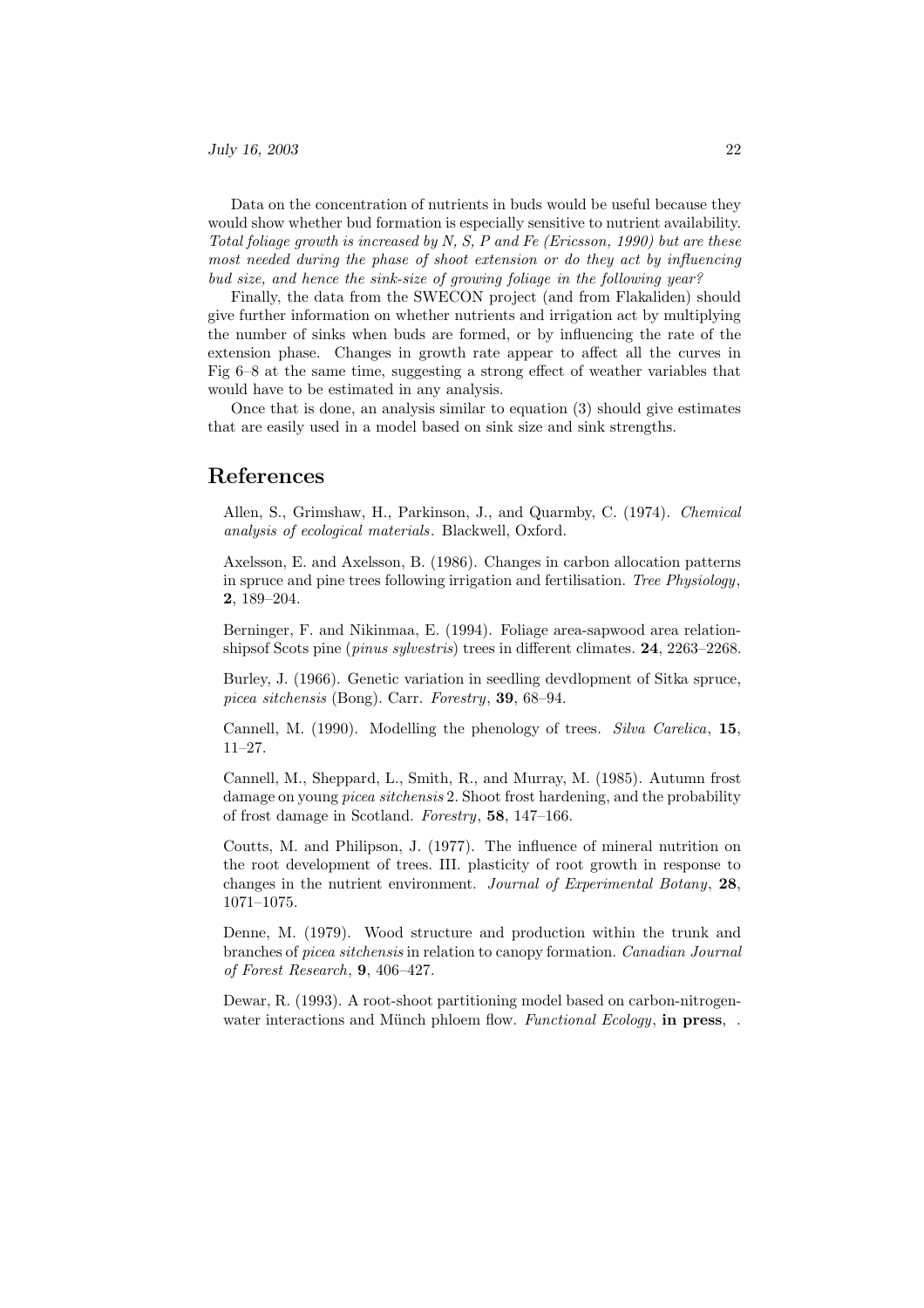Dougherty, P., Whitehead, D., and Vose, J. (1993). Environmental influences on the phenology of pine. In H. Gholz, R. McMurtrie, and S. Linder, editors, A comparative analysis of pine forest productivity, page Chapter 7. to be announced.

Ericsson, T. (1990). Dry matter partitioning at steady state nutrition. In Above- and below-ground interactions in forest trees and acidified soils, Air Pollution Report 32, pages 236–243.

Flower-Ellis, J. (1982). Structure and growth of some young scots pine stands: (2) effects of irrigation and fertilisation on the amount, rate and duration of leading shoot growth. echnical Report 30, Swedish Coniferous Forest Project, Institute of Ecology and Environmental Research, Swedish University of Agricultural Sciences, Fack, S-750 07 UPPSALA, Sweden.

Ford, E. and Deans, J. (1977). Growth of a sitka spruce plantation: spatial distribution and seasonal fluctuations of lengths, weights and carbohydrate concentrations of fine-roots. Plant and Soil, 47, 463–485.

Grier, C. and Waring, R. (1974). Conifer foliage mass related to sapwood area. Forest Science, 20, 205–206.

Ingestad, T. and Lund, A.-B. (1979). Nitrogen stress in birch seedlings. Physiol. Plant., 45, 137–148.

Keinholtz, R. (1934). Botanical Gazette, 96, 73–92.

Khalil, A. and Grace, J. (1992). Acclimation to drought in *acer pseudoplana*tus L. (Sycamore) seedlings. Journal of Experimental Botany, 43, 1591-1602.

Kozlowski, T., editor (1962). Tree growth. Ronald Press.

Kramer, K. (1992). Phenological reactions of the main Dutch tree speciesto climate change described by a simulation model of the annual cycle. Interim Report of the N.O.P.-project. Technical report, Institute of Forestry and Nature Research, Wageningen. Dorschkamp report 696.

Lanner, R. (1976). Patterns of shoot development in pinus and their relationship to growth potential. In M. Cannell and F. Last, editors, Tree physiology and yield improvement, pages 223–243. Academic Press, London.

Linder, S. and Axelsson, B. (1982). Changes in carbon uptake and allocation patterns as a result of irrigation and fertilisation of a young pinus sylvestris stand. In R. Waring, editor, Carbon uptake and allocation in subalpine ecosystems as a key to management, pages 38–44. Oregon State University, Corvallis, U.S.A.

Ludlow, A., Randle, T., and Grace, J. (1990). Developing a process-based growth model for Sitka spruce. In R. Dixon, R. Meldahl, G. Ruark, and W. Warren, editors, *Process modeling of forest growth responses to environ*mental stress, pages 249–262, Portland, OR, U.S.A. Timber Press.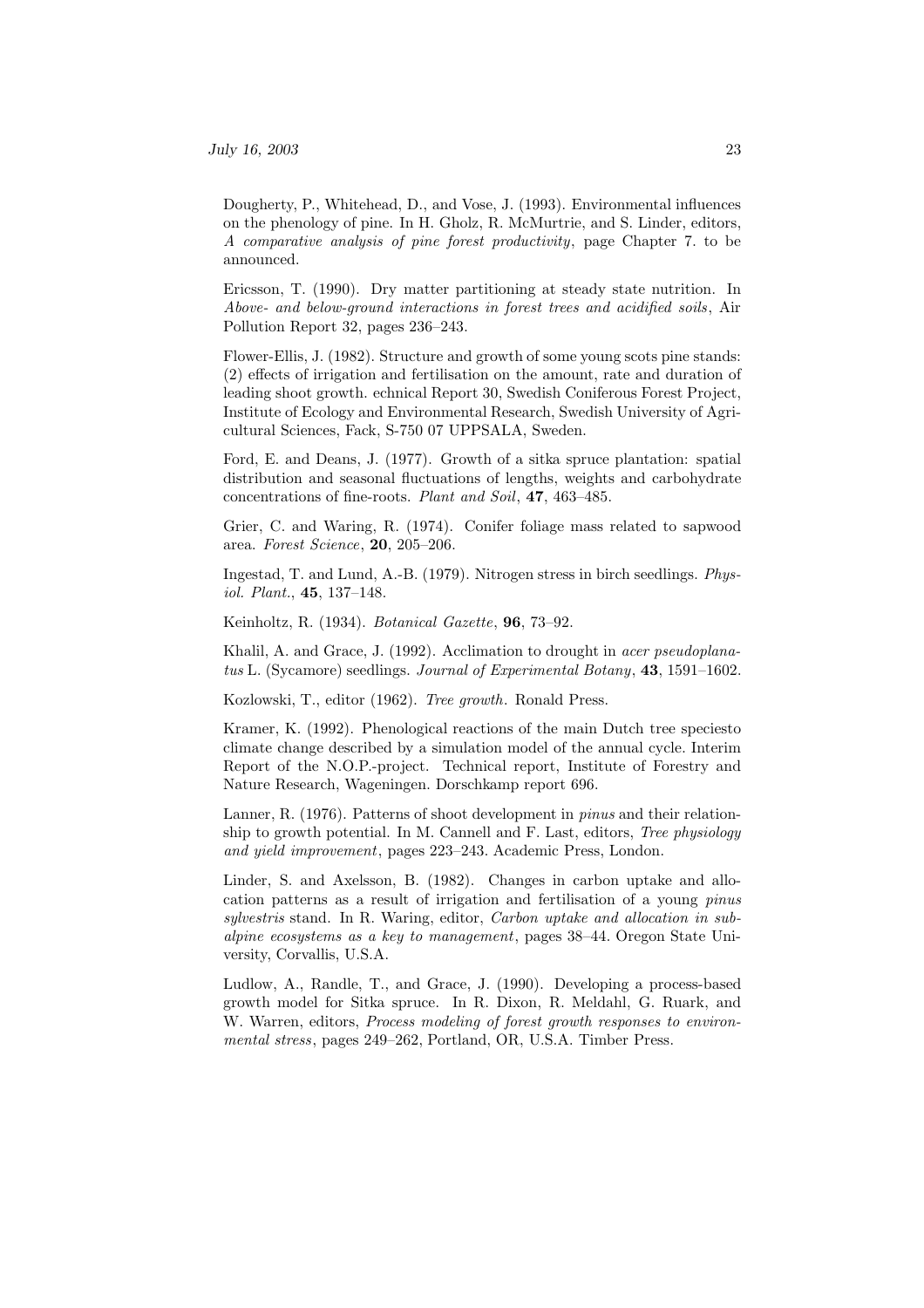Mäkelä, A. (1986). Implications of the pipe-model theory on dry matter partitioning and height growth in trees. J. Theor. Biol., 123, 103–120.

Mäkelä, A. (1988a). Parameter estimation and testing of a process-based stand growth model using Monte Carlo techniques. In A. Ek, S. Shifley, and T. Burk, editors, Forest Growth Modelling and Prediction, pages 315–322, St. Paul, MN, U.S.A. USDA Forest Service North Central Forest Experiment Station.

Mäkelä, A. (1988b). Performance analysis of a process-based stand growth model using Monte Carlo techniques. Scandinavian Journal of Forest Research, 3, 315–331.

Mäkelä, A. (1990). Adaptation of light interception computations to stand growth models. In H. Jozefek, editor, Silva Carelica, volume 15, pages 221– 239, Finland. University of Joensuu,.

Mäkelä, A. and Sievänen, R. (1987). Comparison of two shoot-root partitioning models with respect to substrate utilization and functional balance. Annals of Botany, 59, 129–140.

McMurtrie, R. and Wolf, L. (1983). Above and below ground growth of forest stands: A carbon buget model. Anal. Bot., 52, 437–448.

McWilliam, A. (1972). Some effects of the environment on the growth and development of Picea sitchensis. Ph.d. thesis, University of Aberdeen.

Millard, P. and Proe, M. (1989). The internal cycling of nitrogen in Sitka spruce. In Importance of root to shoot communication in the responses to environmental stress. British Plant Growth Regulator Group, Monograph 21.

Millard, P. and Proe, M. (1991). Nitrogen storage and internal cycling for the seasonal growth of Sitka spruce. Plant, Cell and Environment, submitted.

Murray, M., Cannell, M., and Smith, R. (1989). Date of budburst of 15 tree species in Britain following climatic warming. Journal of Applied Ecology, 26, 693–700.

Oleksyn, J., Tjoelker, M., and Reich, P. (1992). Growth and biomass partitioning of populations of European *pinus sylvestris* L. under simulated  $50^{\circ}$ and  $60°$  n daylengths; evidence for photoperiodic ecotypes. New Phytologist, 120, 561–574.

Pollard, D. and Logan, K. (1977). The effects of light intensity, photoperiod, soil moisture potential, and temperature on bud morphogenesis in picea species. Canadian Journal of Forest Research, 7, 415–421.

Reynolds, J. and Thornley, J. (1982). A shoot-root partitioning model. Annals of Botany, 49, 585–597.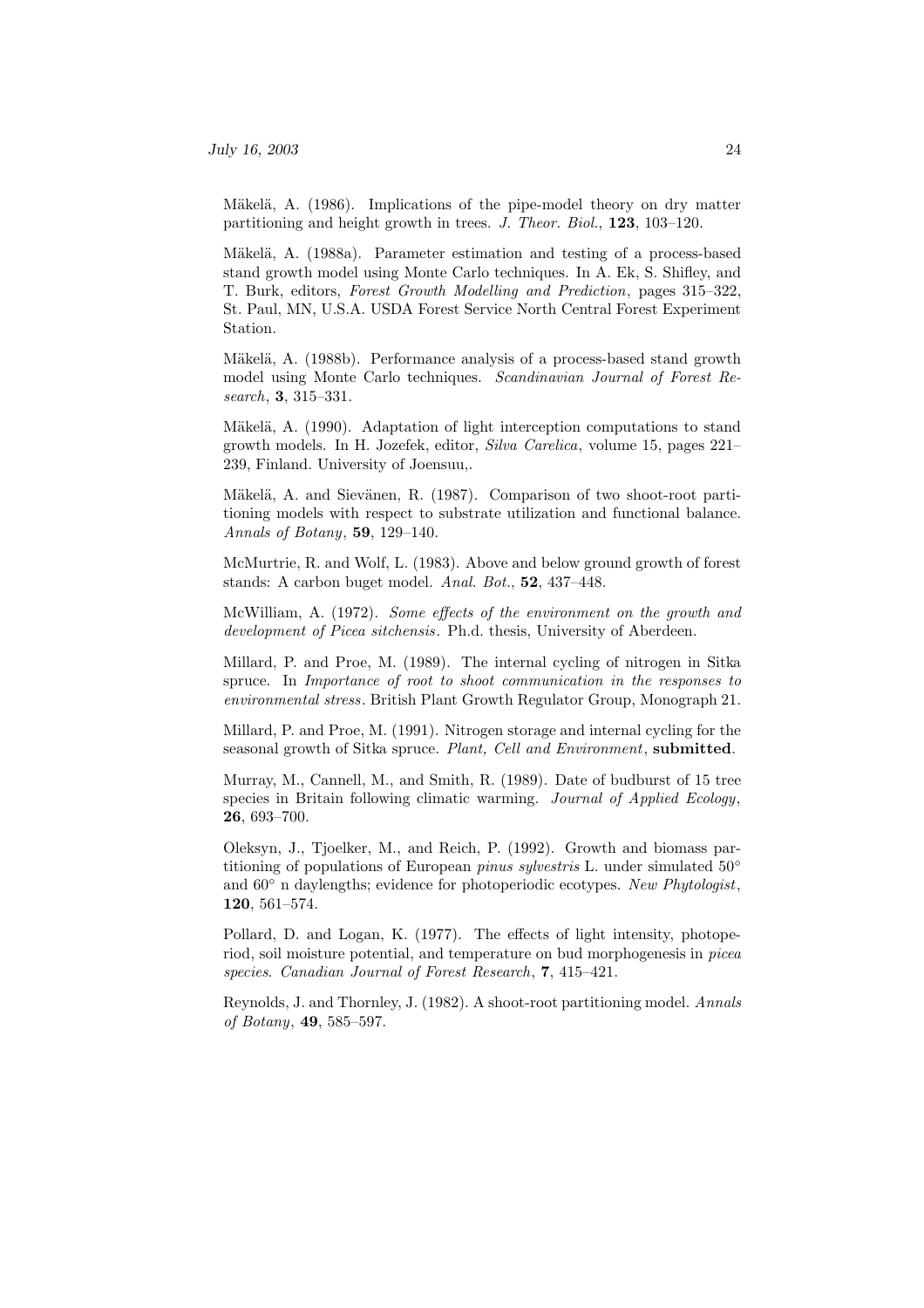Salisbury, F. and Ross, C. (1992). Plant physiology. Wadsworth, Belmont, California, 4th edition.

Shinozaki, K., Yoda, K., Hozumi, K., and Kira, T. (1964a). A quantitative analysis of plant form – the pipe model theory. i. basic analyses. Japanese Journal of Ecology, 14, 97–105.

Shinozaki, K., Yoda, K., Hozumi, K., and Kira, T. (1964b). A quantitative analysis of plant form  $-$  the pipe model theory. ii. further evidence of the theory and its application in forest ecology. Japanese Journal of Ecology, 14, 133–139.

Sofronova, G. (1992). Dynamics of carbohydrate distribution in Scots pine. In M. Mecke and P. Hari, editors, Production process of Scots pine; geographical variation and models. .

Thornley, J. (1972). A balanced quantitative model for root-shoot ratios in vegetative plants. Annals of Botany, 36, 401–404.

Thornley, J. (1991). A transport-resistance model of forest growth and partitioning. Annals of Botany, 68, 211–226.

Valentine, H. (1985). Tree growth models: Derivations employing the pipemodel theory. J. Theor. Biol., 117, 579–585.

Valentine, H. (1987). A carbon-balance model of a self thinning stand with the pipe-model theory. Wp-87-56, IIASA, Vienna, Austria.

Valentine, H. (1988a). A carbon-balance model of stand growth: a derivation employing pipe-model theory and the self-thinning rule. Annals of Botany, 62, 389–396.

Valentine, H. (1988b). Derivation of a carbon-balance model of a self thinning stand with the pipe-model theory. In A. Ek, S. Shifley, and T. Burk, editors, Forest Growth Modelling and Prediction, pages 353–360, St. Paul, MN, U.S.A. USDA Forest Service North Central Forest Experiment Station.

Valentine, H. (1990). A carbon-balance model of forest growth with a pipe model framework. In R. Dixon, R. Meldahl, G. Ruark, and W. Warren, editors, Process modeling of forest growth responses to environmental stress, pages 33–40, Portland, OR, U.S.A. Timber Press.

Wareing, P. and Phillips, I. (1981). Growth and differentiation in plants (3rd Edition). Pergamon International Library, Oxford.

Waring, R. (1983). Estimating forest growth and efficiency in relation to canopy leaf area. Advances in Ecological Research, 13, 327–354.

White, H. (1935). The interaction of factors in the growth of Lemna. XII. The interaction of nitrogen and light intensity in relation to root length. Annals of Botany, 1, 649.